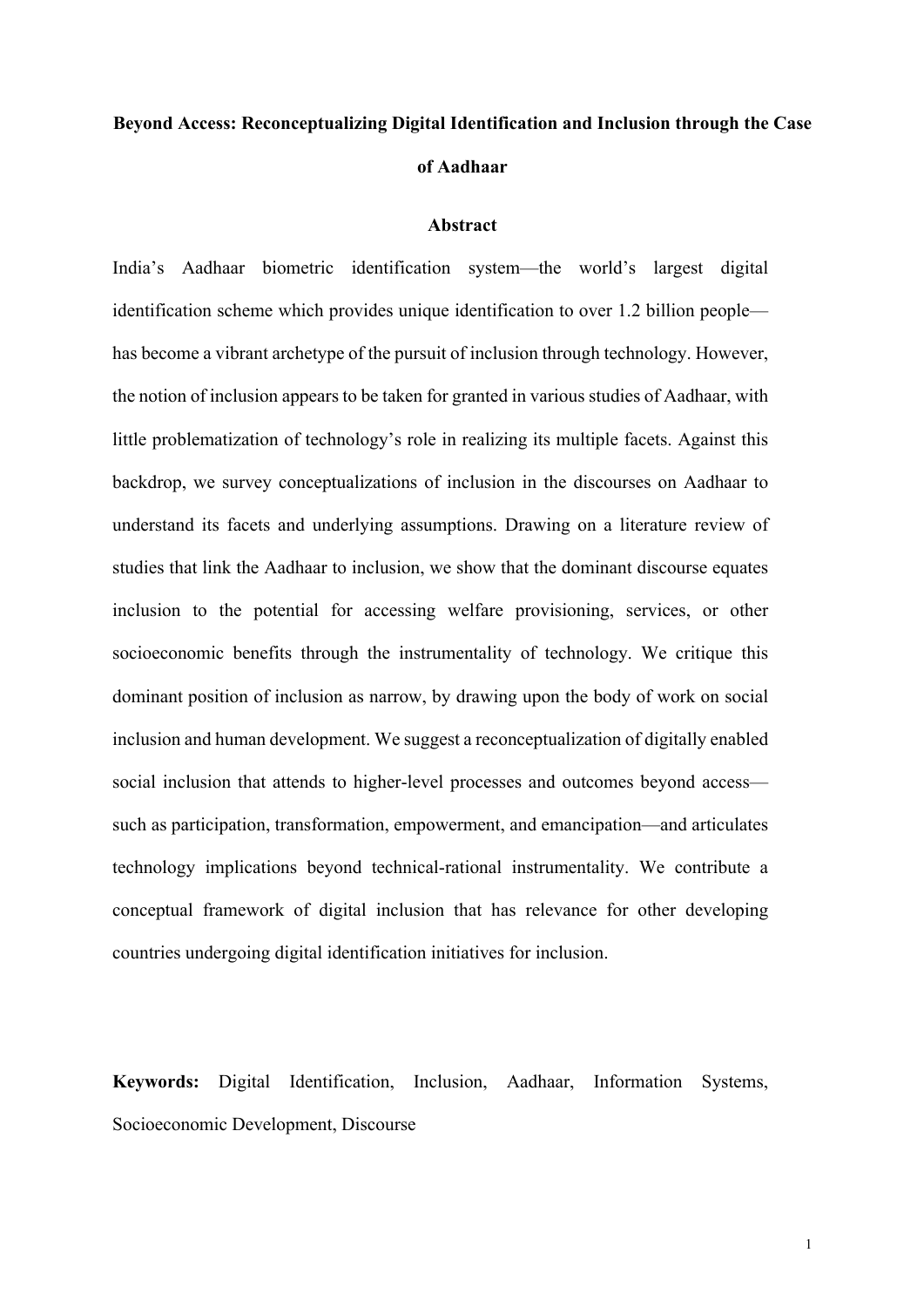## **1. Introduction**

Socioeconomic development is not without winners and losers and the quest for equity remains an ongoing concern. In the developing world, significant numbers of people—up to 1.1 billion or 15% of the world population (World Bank, 2017)—are unable to reap the benefits of development because they have no means of proving their legal identity in order to benefit from services or otherwise fully engage in socioeconomic activities. This vast population of mostly poor and vulnerable groups (Nemschoff, 2015; Nilekani & Shah, 2015) are indicative of a systemic 'identity gap' (Gelb & Metz, 2018) that poses a challenge to developing countries hoping to make progress in human development and not just economic growth.

The implications of identification and the identity gap are far reaching as the World Bank's identification for development (ID4D) program and the Sustainable Development Goals (SDGs) have recognized (United Nations, 2015). <sup>1</sup> In general, there are two justifications for addressing the identity gap through digital identification systems. Firstly, digital identification allows citizens, particularly marginalized and vulnerable groups who are otherwise invisible to the state and formal organizations to become visible (Scott, 1998), in order for the state to better meet its obligations under the social contract. Secondly, from the perspective of the state, certain developmental hurdles can be linked to the lack of legal identity and absence of national means of unique identification and authentication. Phenomena such as absenteeism and 'ghost' workers on public payrolls in developing countries indirectly drain the public purse and lead to perverse outcomes (Dovlo, 2005; Nafiu, Yalo, & Aduku, 2016). Other problems such as fraud and leakage in public distribution, as well as inefficient targeting or mistargeting of welfare beneficiaries are directly attributable to the lack of unique identification.

In recent years, all but a handful of developing countries have embarked upon national digital identification schemes. Every country in sub-Saharan Africa have for example

<sup>&</sup>lt;sup>1</sup> SDG target 16.9 aspires to "provide legal identity to all, including through birth registration, by 2030"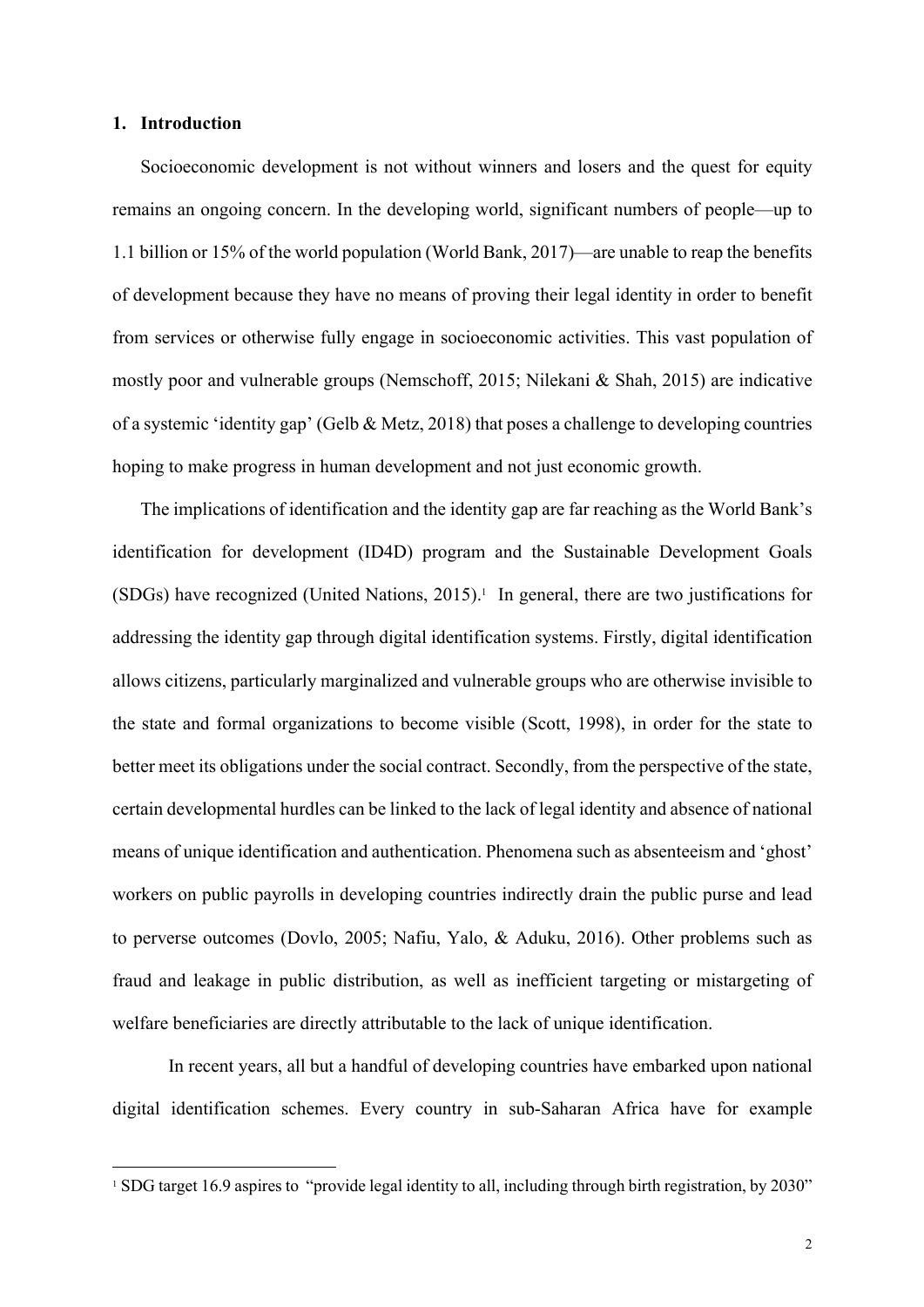implemented or committed to a national ID project (Gelb & Metz, 2018) with varying levels of success. Of the various digital identification initiatives, none is more noteworthy than India's Aadhaar, which in a mere decade has provided unique digital biometric identification for over 1.2 billion people and brought various public and anti-poverty programs within reach of vulnerable and marginalized groups (Chin, Hennessy, & Madubuko, 2015; UIDAI, 2012). From the viewpoint of its original mandates—the enrollment of residents,<sup>2</sup> and application of their unique identification (UID) for service delivery through authentication (UIDAI, 2010)— Aadhaar has been a success. There is also evidence that Aadhaar has had enormous developmental impacts by strengthening state capacity and enabling outcomes that would not exist otherwise (Muralidharan, Niehaus, & Sukhtankar, 2016).

Although the Aadhaar does not by itself guarantee benefits, services, or citizenship (Unique Identification Authority of India (UIDAI), 2012a; Venkatesan, 2013), its real-time identity verification infrastructure was intended to enable effective and efficiently targeted delivery of any goods or services to eligible beneficiaries (Nair, 2018; Nilekani & Shah, 2015). This is consequential given India's vast and increasing social protection expenditure which increased by about 12% annually between 1992 and 2012, from \$2 billion to \$18.3 billion (Kapur & Nangia, 2015). The government of India also annually spends \$50 billion on direct subsidies such as coupons for cooking gas, food items like rice, etc. (Nemschoff, 2015; Nilekani & Shah, 2015). Such outlays are in line with increasing emphasis on anti-poverty programs and social protection around the world, and recommended policies by the UN and the International Labor Organization for countries to adopt measures that guarantee income security and social services for all (International Labour Organization (ILO), 2014; UN General Assembly, 2012).

<sup>2</sup> That is, to collect resident's demographic and biometric data, and generate and assign a UID to each resident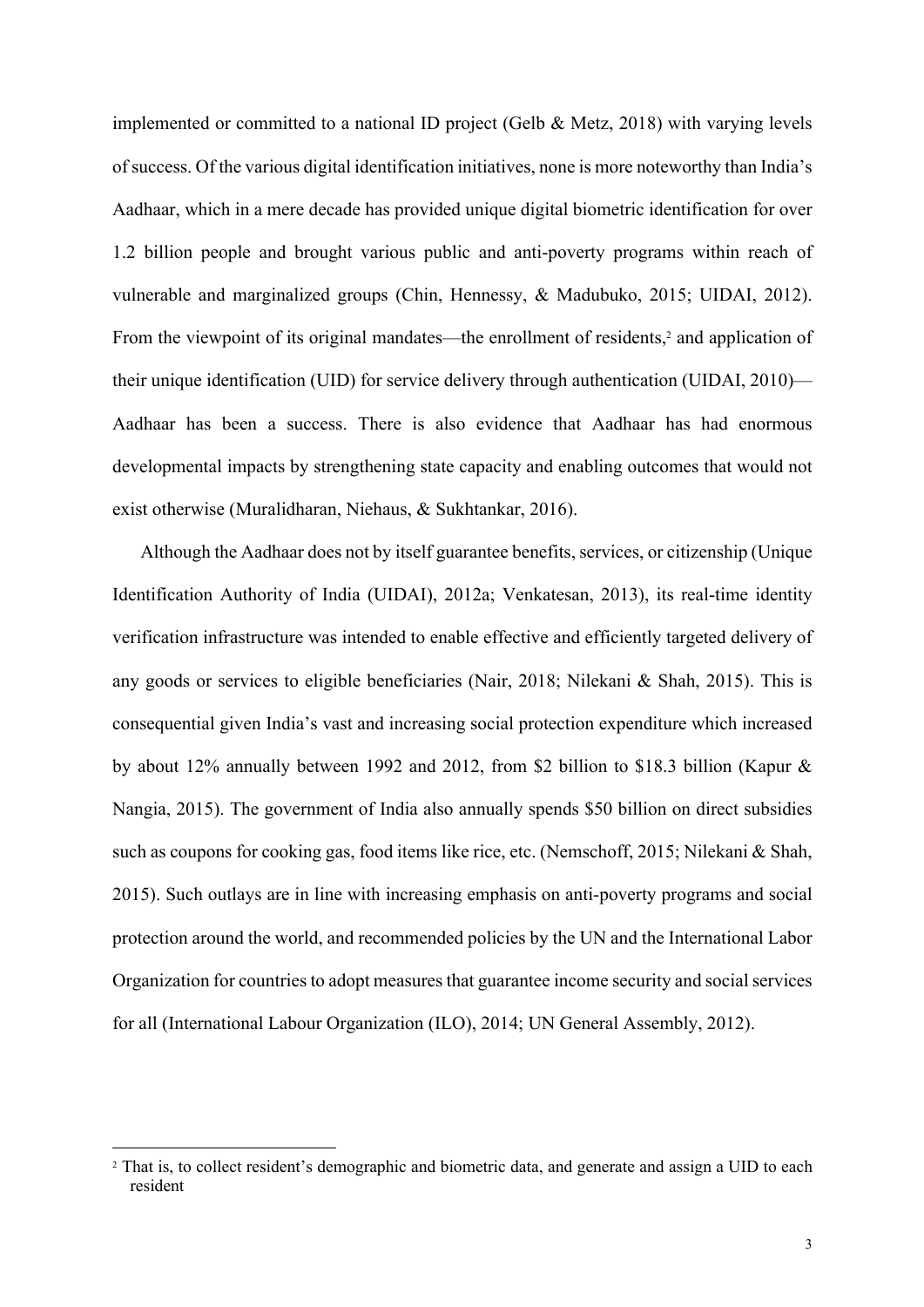Notwithstanding critiques of the Aadhaar (Abraham, 2018; Ramakumar, 2010; Satpathy, 2017; Srinivasan, Bailur, Schoemaker, & Seshagiri, 2018), questions remain about how and why inclusion is realized through Aadhaar given that technology by itself is neither good nor bad, neither is it neutral (Kranzberg, 1986). Relatedly, it remains an open question whether another Aadhaar-like system might render equivalent outcomes in those countries that aspire to its ambitions (Raj & Jain, 2016; Zelazny, 2012). At the heart of these questions is the notion of inclusion and its relationship to digital identity technologies such as the Aadhaar. Various Aadhaar studies have touched upon or assumed the concept of inclusion but there is no study, from our review, that has problematized its various meanings and dimensions from a holistic developmental perspective.

Motivated by these concerns, we conducted an in-depth literature review of studies linking Aadhaar to inclusion in different socioeconomic domains to develop a picture of various conceptualizations of the notion of inclusion and the implications of identification technology. We seek to shed light on the question of how scholars have conceptualized inclusion in the case of Aadhaar and what this might mean for understanding the developmental potential of digital identification projects in developing countries generally.

Next, we present a theoretical framing that draws on a body of work on social inclusion and theory of human development. We then present findings from our in-depth review in the form of discourses of inclusion found in the literature on Aadhaar (details of our review methodology are presented in Appendix 1). We discuss the extant approaches and reconceptualize current understandings of inclusion by suggesting a holistic framework and areas for research on the implications of technology for different dimensions of inclusion. Limitations of our study, along with concluding remarks are then presented.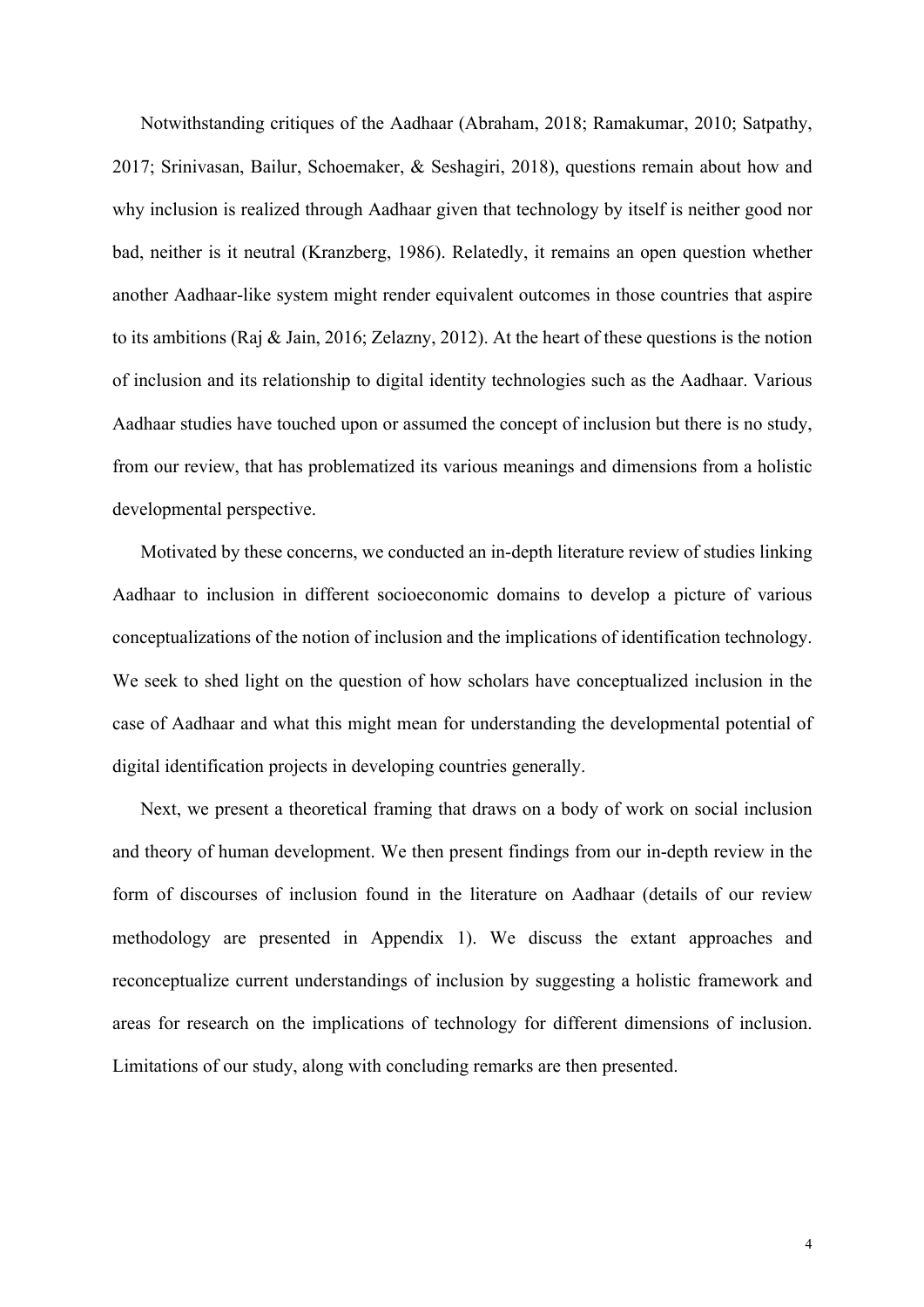#### **2. Framing inclusion through a human development perspective**

Inclusion is a multifaceted and dynamic concept but can simply be understood as people's ability to fully partake in society and to determine their own destinies (Warschauer, 2003). The notion of inclusion has been formulated through neoliberal ideologies and dates back to the nineteenth century (Gidley, Hampson, Wheeler, & Bereded-Samuel, 2010). From the neoliberal perspective, inclusion is about devoting resources to human capital development to address challenges of economic growth for global competitiveness (Gidley et al., 2010). In recent years, inclusion has become an important pillar in various social interventions as well as in fields of studies such as Education, Development, Gender and Health.

While inclusion is conceptually linked to exclusion, the former does not mean nonexclusion. Inclusion involves more than the absence of exclusion. In relation to technology however, as revealed through discourses such as Aadhaar's, inclusion has been largely taken for granted and underdeveloped. Next, we discuss dominant dimensions of inclusion and their constituents, with a view to explicating other aspects of inclusion in relation to digital technology.

#### **Dimensions of Inclusion**

Two dimensions of inclusion are frequently discussed in the Information Systems and related literature: *social inclusion and economic inclusion*. Social inclusion refers to the ability of people to fully partake in society and determine their destinies in terms of who to be, what to do, and how to live (Warschauer, 2003). The object of social inclusion is not only to overcome social exclusion—the denial and inaccessibility of a range of rights as well as lack of social integration of certain groups (Shortall, 2008)—but also to make opportunities available for all groups in society.

As a multidimensional concept, social inclusion covers broad aspects of human life such as work, civic engagement, cultural identity, social interaction as well as access to and utilisation of basic needs like food, education, healthcare and shelter (Selwyn 2002). Different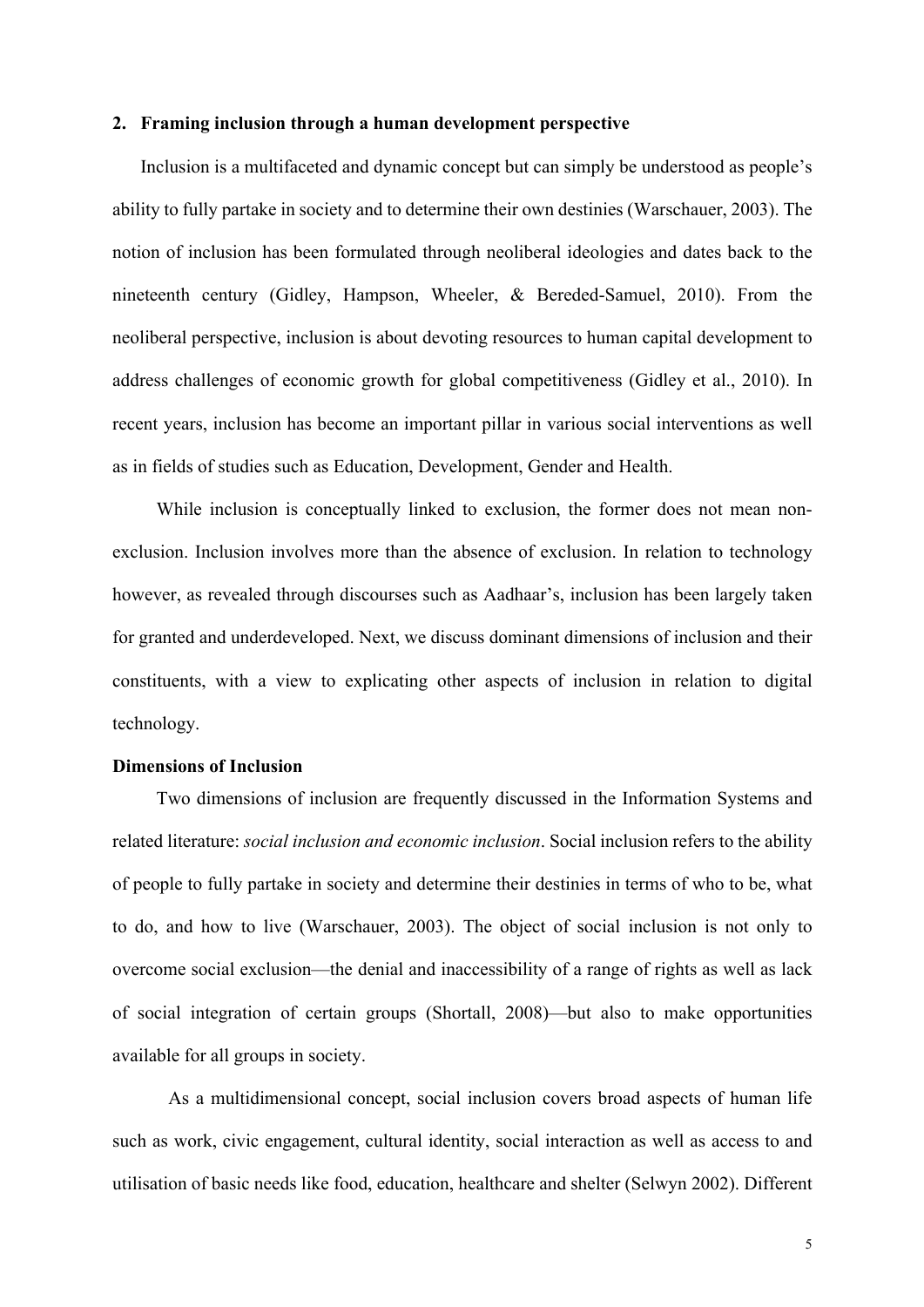factors have been identified as determinants of social inclusion. Gildely et al. (2010) identify access and participation as critical factors. Alam and Imran (2015) further point to choice, affordability and skills. In addition, Phipps (2000) and Selwyn (2002) note the importance of civic and political participation, cultural identity, social interaction and interpersonal networks (Phipps 2000; Selwyn 2002). Although social inclusion can be expanded by digital technology, there is a requirement of individual capability and empowerment because social inclusion is individual oriented (Taket et al., 2009).

Economic inclusion focuses on equal opportunity for individuals to fully participate in work related endeavors and market activities (Bettcher & Mihaylova, 2015). Economic inclusion is a resource driven dimension of inclusion that focuses on equality of individuals to have opportunities to participate and enjoy benefits of their participation either as employees, entrepreneurs, consumers or citizens (Kim & Hwang, 2019). As the foundation to attaining basic human needs, economic inclusion can be achieved at two complementary levels: community and individual levels (Bettcher & Mihaylova, 2015). Economic inclusion at the community level occurs when individuals' access to opportunities such as markets, employment and entrepreneurship is enlarged irrespective of background. On the other hand, economic inclusion at the individual level occurs when people acquire requisite skills to be productive and utilize market opportunities (Bettcher & Mihaylova, 2015).

Fundamentally, economic inclusion transcends consumption (the capacity to acquire and use goods and services) and production (adding economically valuable activities and outputs) (Burchardt, Le Grand, & Piachaud, 1999). Thus, for people to be economically included, they must be able to participate in valuable activities that provides them with the ability (income) to purchase goods and services. Though economic inclusion is generally envisaged as access without bias to markets, resources, and opportunities, other equally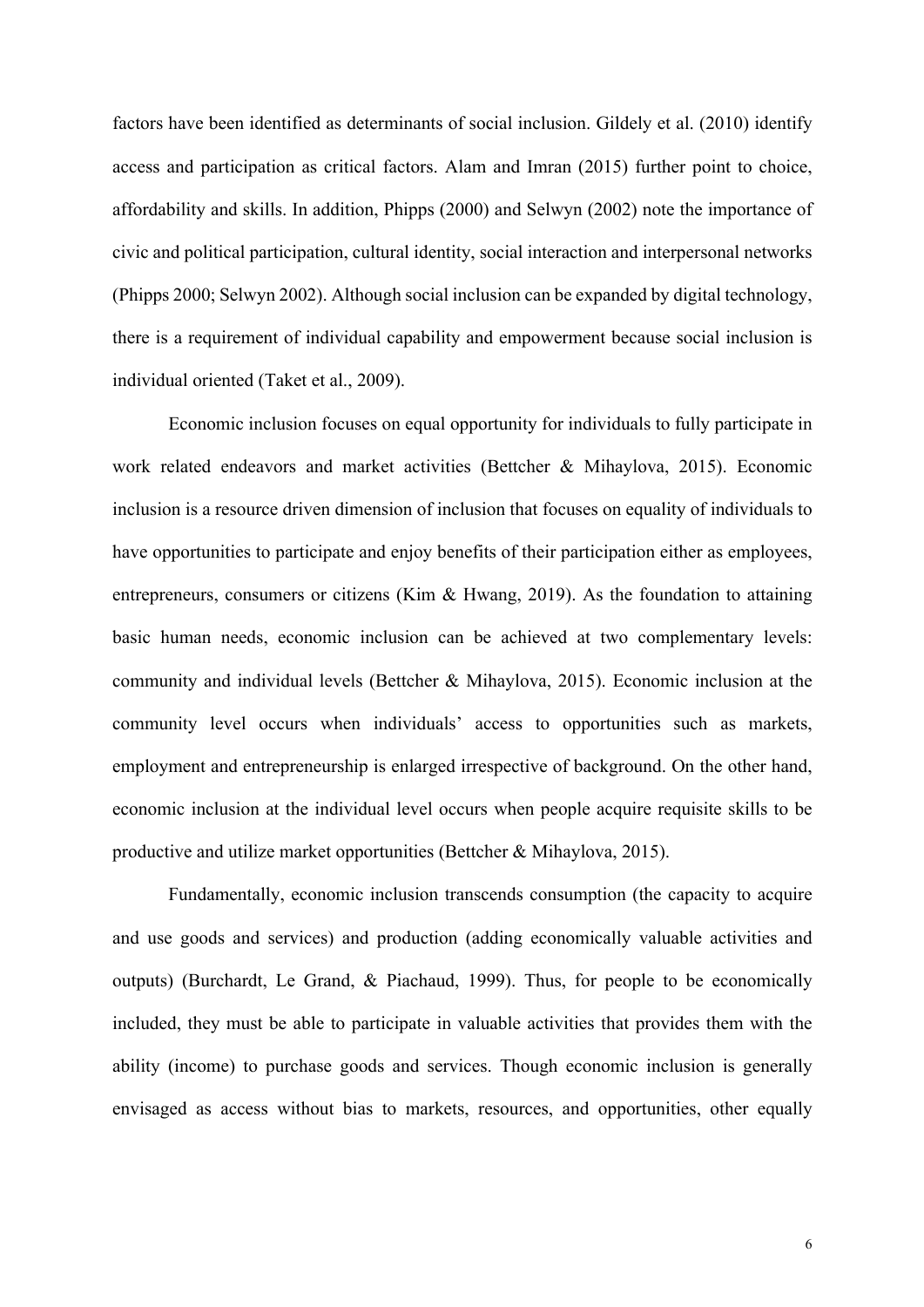important constituents such as participation and empowerment are required to be fully inclusive (Phipps 2000).

#### **Inclusion Beyond Access**

We identified a set of concepts that have been associated with inclusion in the relevant literature such as access, participation, transformation, empowerment and emancipation. These concepts share the similarity of being individual-centered and seeking to advance the interests of the individual in relation to a collective. For this reason, they are of developmental significance and have also been considered in the literature on socioeconomic development.

*Access*refers to entry points and abilities for people to engage or receive certain benefits (Kim & Hwang, 2019). Access can be viewed as a form of capability that allows people to perform certain actions or as availability of opportunities to people (Carnegie, 2010). Access might be the foundation for achieving inclusion but not inclusion in itself. For instance, access to education does not mean education is inclusive since there might be inequalities or other inherent challenges faced by different individuals and groups based on their specific needs and existing capabilities and limitations.

*Participation* refers to the ability of individuals to actively partake in the set of activities and opportunities they have access to (Farrington & Farrington, 2005). To participate, therefore, individuals need to have access to requisite resources and skills. And without participation, access does not lead to betterment. Though participation is sometimes taken as a given, socioeconomic and demographic factors such as poverty, education, culture, and gender can present obstacles (Putnam, 1993). For instance, mobile phones might offer access for communication, however, without money to purchase the phone and the requisite technical skills and knowledge to operate the phone, an individual cannot be able to participate in opportunities afforded by the mobile phone. Thus, in the quest to achieve inclusion, participation in addition to access is important.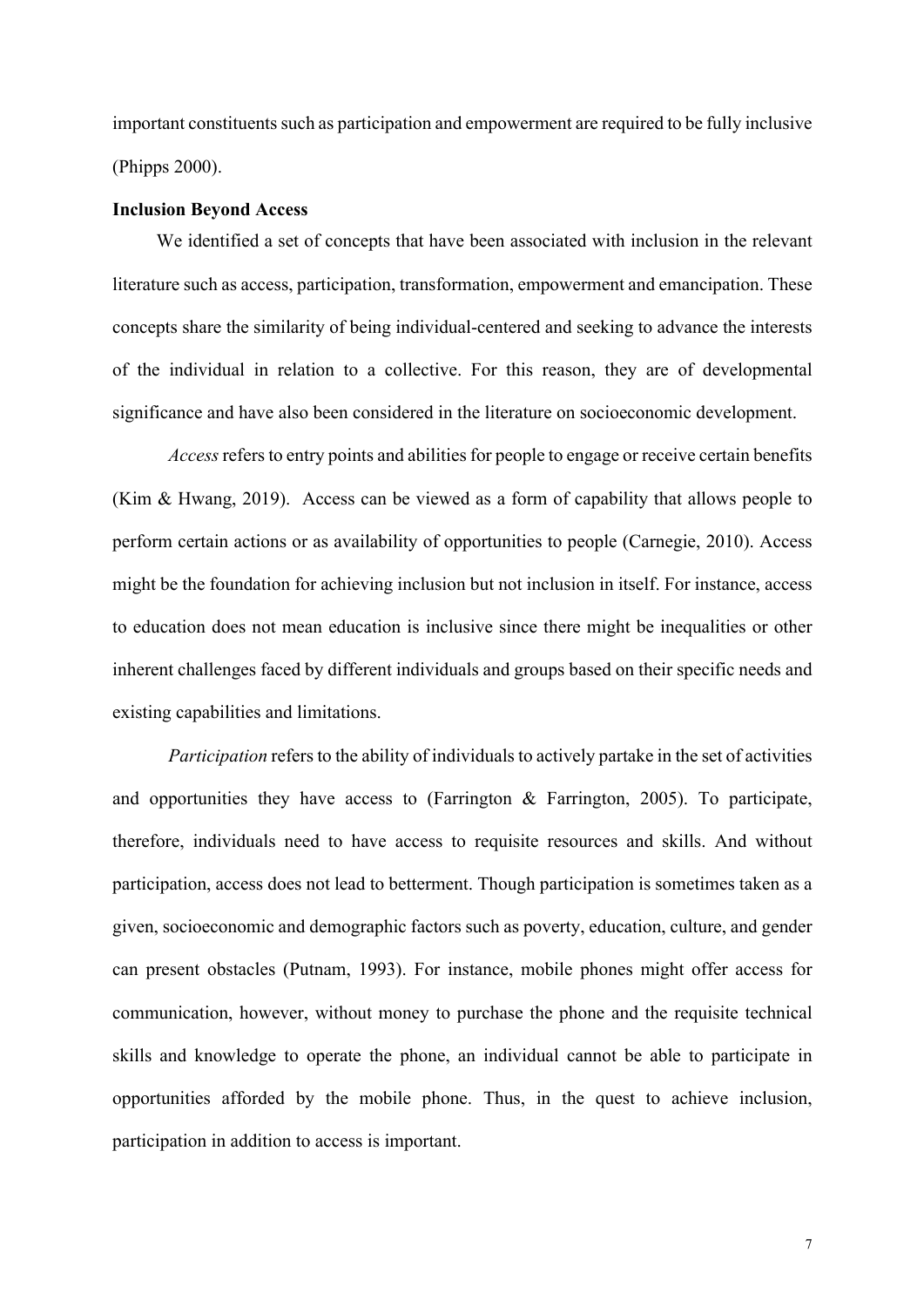Transformation with regards to inclusion can be viewed as fundamental changes to how an individual undertakes certain activities as well as the overall resulting changes in their livelihoods or well-being (Bull, 2013). While transformation might relate to an individual, it can also relate to organizational and societal processes. Organizations and societies undergo transformation if they experience fundamental, and typically positive, changes that are enduring. Such changes might occur from structural shifts that are difficult to undo. While certain changes might be touted in developmental and inclusion initiatives as life-altering, closer inspection reveals them to be fickle and not transformational.

*Empowerment and emancipation* are additional dimensions of inclusion that are less conceptualized in the literature. Empowerment puts power into the hands of individuals to steer the affairs of their own lives (Andersen & Siim, 2004). Through empowerment, people are positioned to be liberated from oppressive cultural, socioeconomic, legal and political environments (Parpart, Rai, & Staudt, 2002). Closely related to empowerment is emancipation which is the freeing of individuals and groups from repressive social and ideological conditions (Alvesson & Willmott, 1992). Emancipation aims to "eliminate the causes of unwarranted alienation and domination and thereby enhance the opportunities for realizing human potential" (Klein & Myers, 1999). Given that empowerment and emancipation affirm personal autonomy and freedom from the webs of exclusion, oppression and social injustices, we consider them as the pinnacle of inclusion.

## **Human development: the capability approach**

In framing inclusion as a development condition that centers on holistic individual well-being, we turn to theory of human development, specifically, Sen's capability approach (1999). The capability approach offers an alternative framing for socioeconomic development by deviating from the narrow economic view of GDP growth to a humanistic development perspective. The capability approach focuses on how capabilities of individuals result in the kind of life they value. At the core of the capability approach are *capabilities, functionings, agency and well-*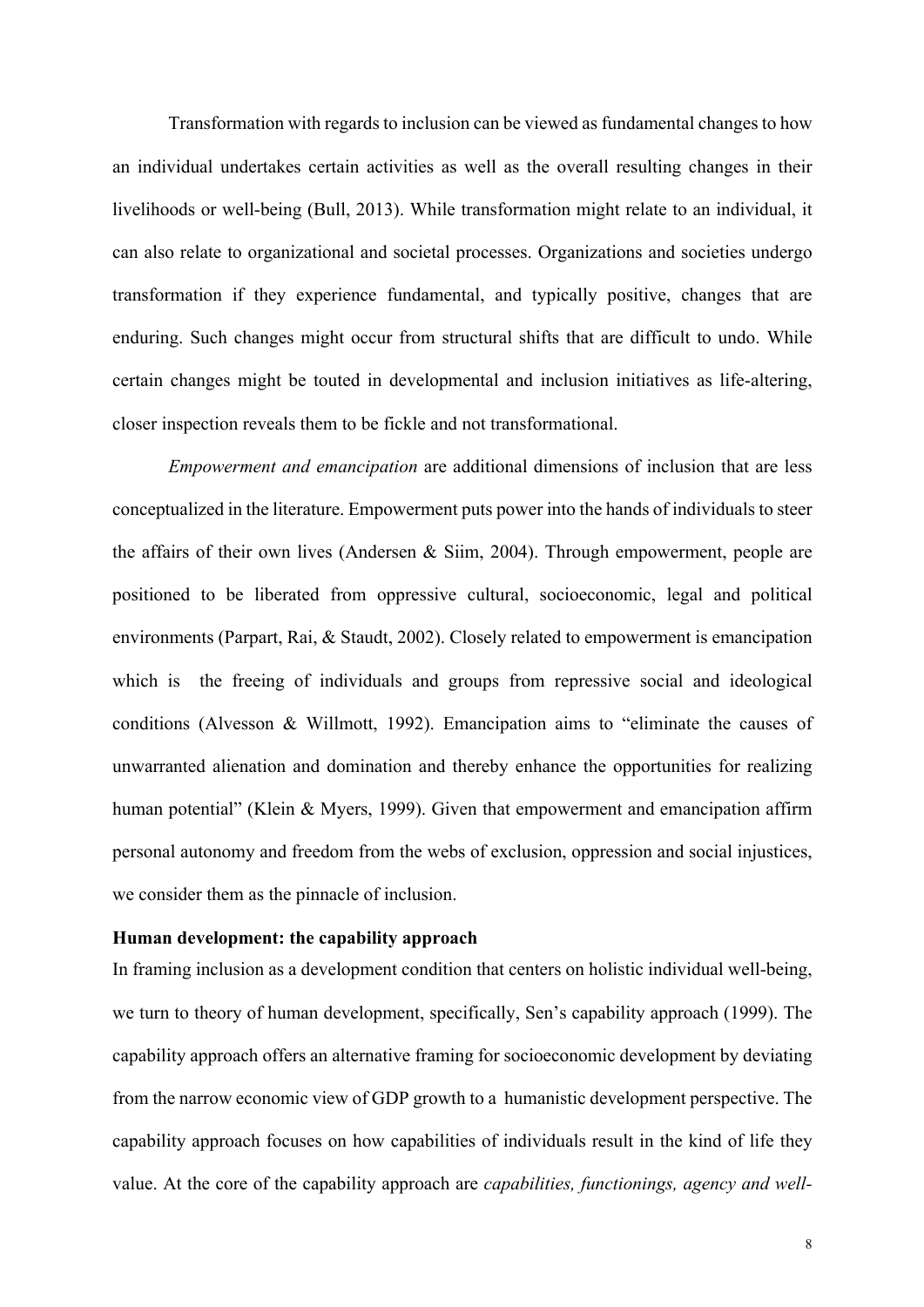*being*. Capability refers to a set of valued choices at the disposal of an individual such as health, freedom and education while functionings represent how people utilise their capabilities (Sen, 1992). However, for individuals to utilise capabilities, they must have freedom and their choices must offer valuable opportunities.

Agency refers to the ability of individuals to pursue what they value while well-being refers to individuals' ability to achieve valuable functionings. Thus, for individuals to achieve valuable well-being, they must first have access to a set of capabilities, freedom and ability to choose capabilities they value and actualise those. Though there may be variety of capabilities, these need to be valued by individuals as a means of well-being. For instance, food as a resource offers the capability for people to eat and be nourished if this food is valued and eaten. However, for people to eat the food, they must have access, freedom and ability to choose the type of food they value.

Given the human development nature of the capability approach, it has been used to assess societal and individual issues such as exclusion, poverty and inability (Robeyns, 2006). Following Zheng and Walsham (2008) as well as Andrade and Doolin (2016), we applied the tenets of the capability approach as a reframing theoretical lens to reconceptualise digital identification and inclusion beyond the narrow view of access. Based on the capability approach, we conceptualise inclusion to include freedom, capabilities, and ability to choose valuable opportunities for well-being (Sen, 1999). Thus, to achieve inclusion through a human development perspective, individuals need to have access to wide range of capabilities as well as freedom and ability to make choices deemed valuable for well-being and utilise selected choices (Alkire, 2005). Although information and communications technologies provide a range of capabilities, theoretical questions remain about how inclusion is realized through them.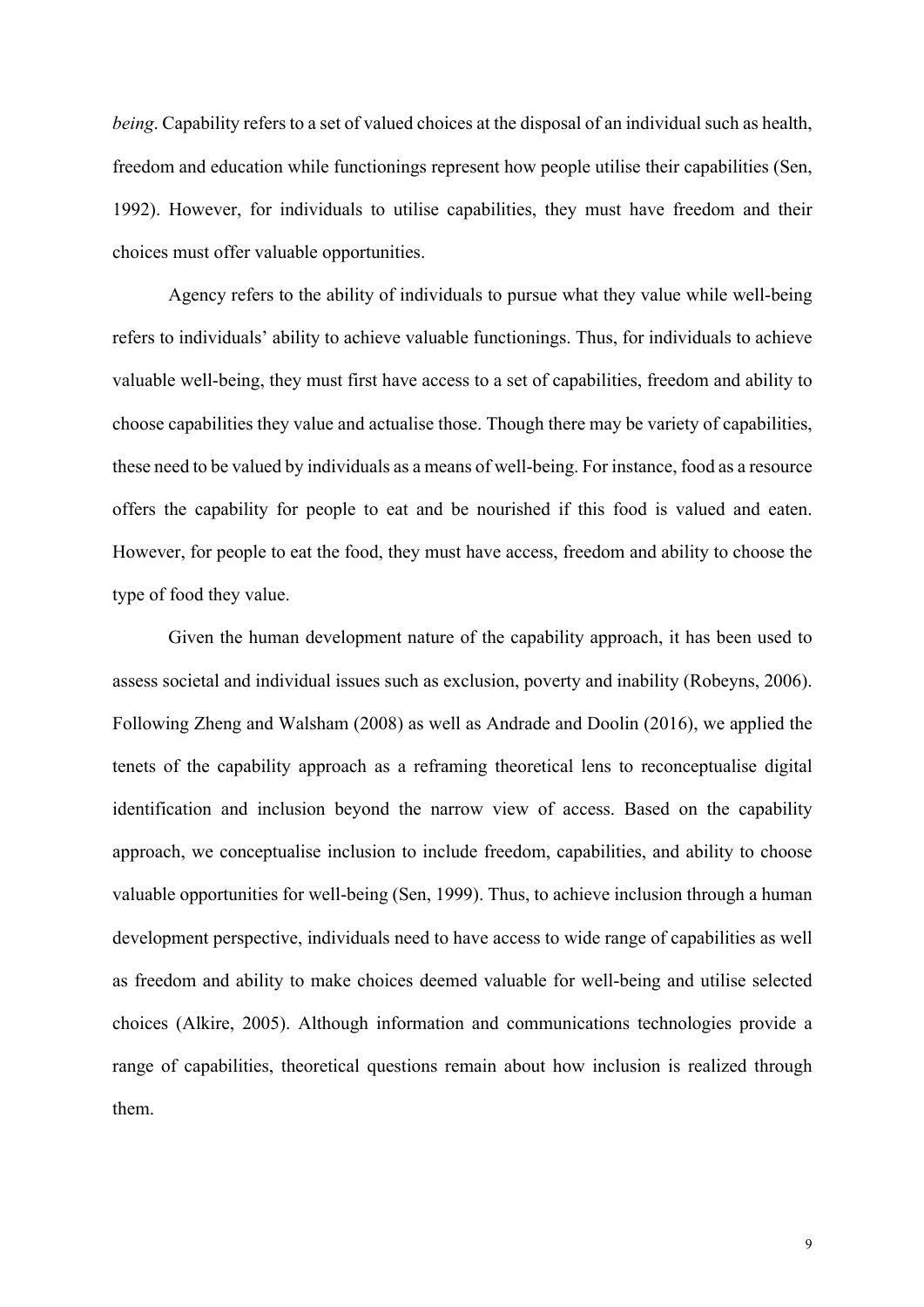The focus of this study on reframing inclusion beyond access through the digital identification of Aadhaar is a starting point to addressing the narrow view of inclusion. We argue that technologies offer capabilities beyond access which can be utilised for well-being. And as people experience continuous well-being, they achieve human development which we define as constant enlargement in individuals' freedoms and opportunities to satisfy personal needs (Sein & Harindranath, 2004). Meeting these needs raises a person's level of development to decide their destinies (who to be, what to do, and how to live). As individuals' needs are several, inclusion might be realized if people are able to fully participate in society and attain control over their destinies. But, to achieve well-being and human development, there is a need to have access to certain foundational capabilities to realise other complementary ones. Anchoring on this argument and the capability approach, we posit that access is just the foundation to achieving inclusion as digital technologies provide far reaching capabilities that enable participation, transformation, empowerment and emancipation.

## **3. Inclusion through Aadhaar**

An approach for understanding information systems (IS) in their social context is by unpacking the discourses underlying their nature and relation to social action (Lyytinen  $\&$ Hirschheim, 1988). By discourses, we refer to "the research approaches stemming from different assumptions on the fundamental nature and consequences of [information systems] innovation" (Avgerou, 2010). Various discourses of inclusion in studies of the Aadhaar are derived from assumptions about the nature and the trajectory of human developmental change induced by digital identification technologies. Two sets of assumptions, in combination, produce four identifiable discourses as follows.

## **Nature of Aadhaar innovation**

Nature of IS innovation refers to assumptions made about the process and modalities of technology enabled change; whether such change is essentially technical-rational or socially embedded. Technical-rational assumptions—what Khera (2018) calls "technological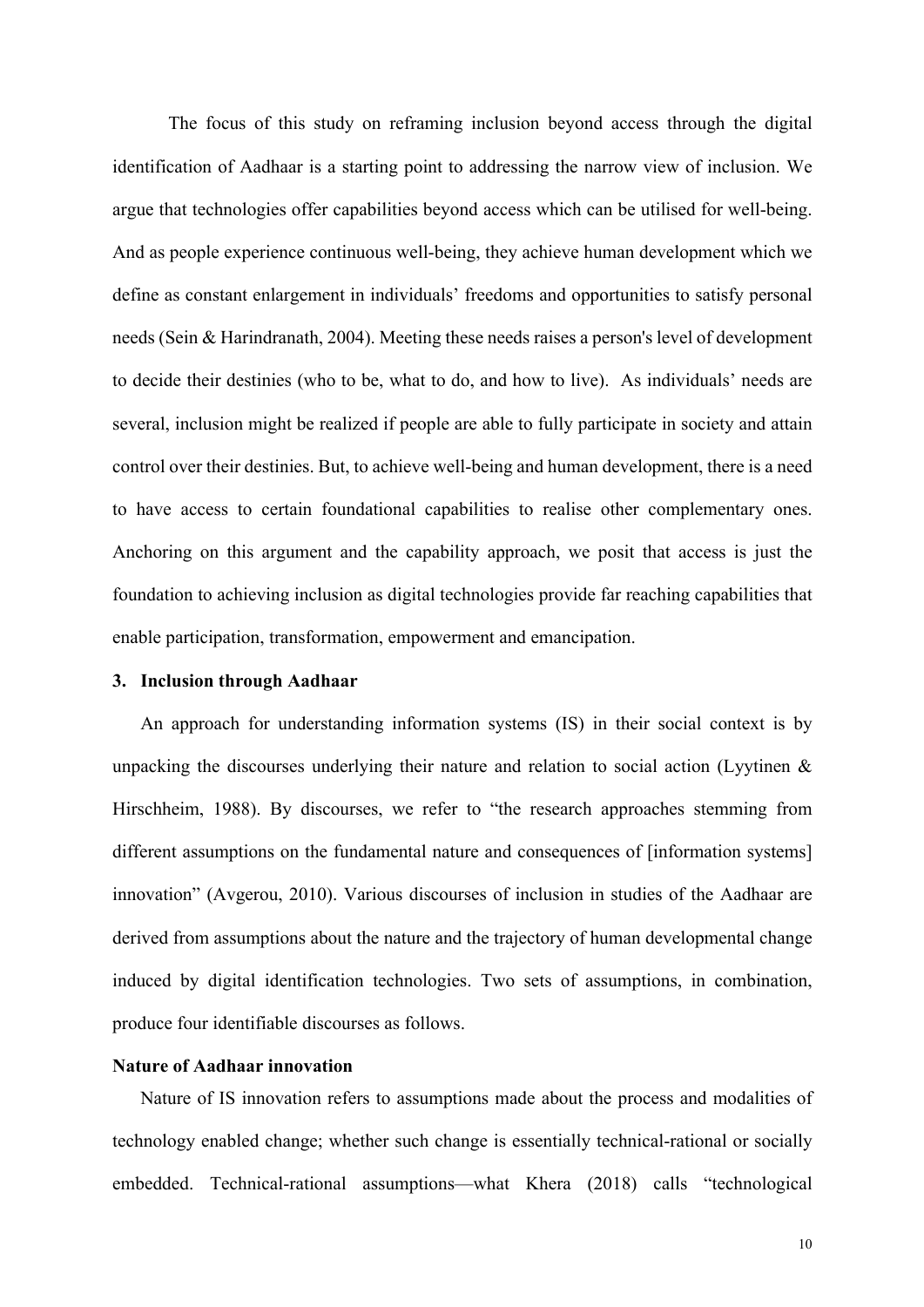solutionism"—depicts technologies such as Aadhaar as a tool to address specific socioeconomic, governance, and developmental problems. Such means-ends conceptualization positions technology as a technical fix for a rationally framed problem. Actors are assumed to be rational users of technology and problems are assumed to be knowable, defined, and amenable to technical fixes, if only such fixes are well designed and implemented.

Socially embedded perspectives on the other hand, view change as emerging from complex interactions between digital technologies and its specific socioeconomic, organizational and broader contexts, with outcomes at least in part contingent upon the context of its development and use. From such perspective, the issue of technological change is less about the sophistication of digital artefacts and more about the formative political, cultural, social, and economic dynamics within which such systems are conceived, designed, developed, implemented, and enacted.

## **Trajectory of Aadhaar innovation**

Trajectory of Aadhaar change points to the unfolding of processes related to inclusion whether such change occurs radically or incrementally. Radical change occurs fast and brings deep or fundamental change to organizational practices and social structures. It is typically triggered from top-down and involves strategic plans of leaders and centralized bureaucracies aimed at system-wide changes. Examples of Aadhaar related radical change include the introduction of the Aadhaar—first claimed to be voluntary, and later made mandatory in social protection schemes (Nilekani & Shah, 2015)—as well as Aadhaar-enabled interventions such as demonetization that occurred in November 2016 and took about 86% of banknotes out of circulation with a presidential decree that took immediate effect (Chauhan, 2017; Masiero, 2017).

Incremental change occurs in a slower fashion and involves minor adjustments to organizational practices and social structures. It is typically generated from bottom-up and involves everyday actions of diverse and dispersed actors who act primarily out of self-interest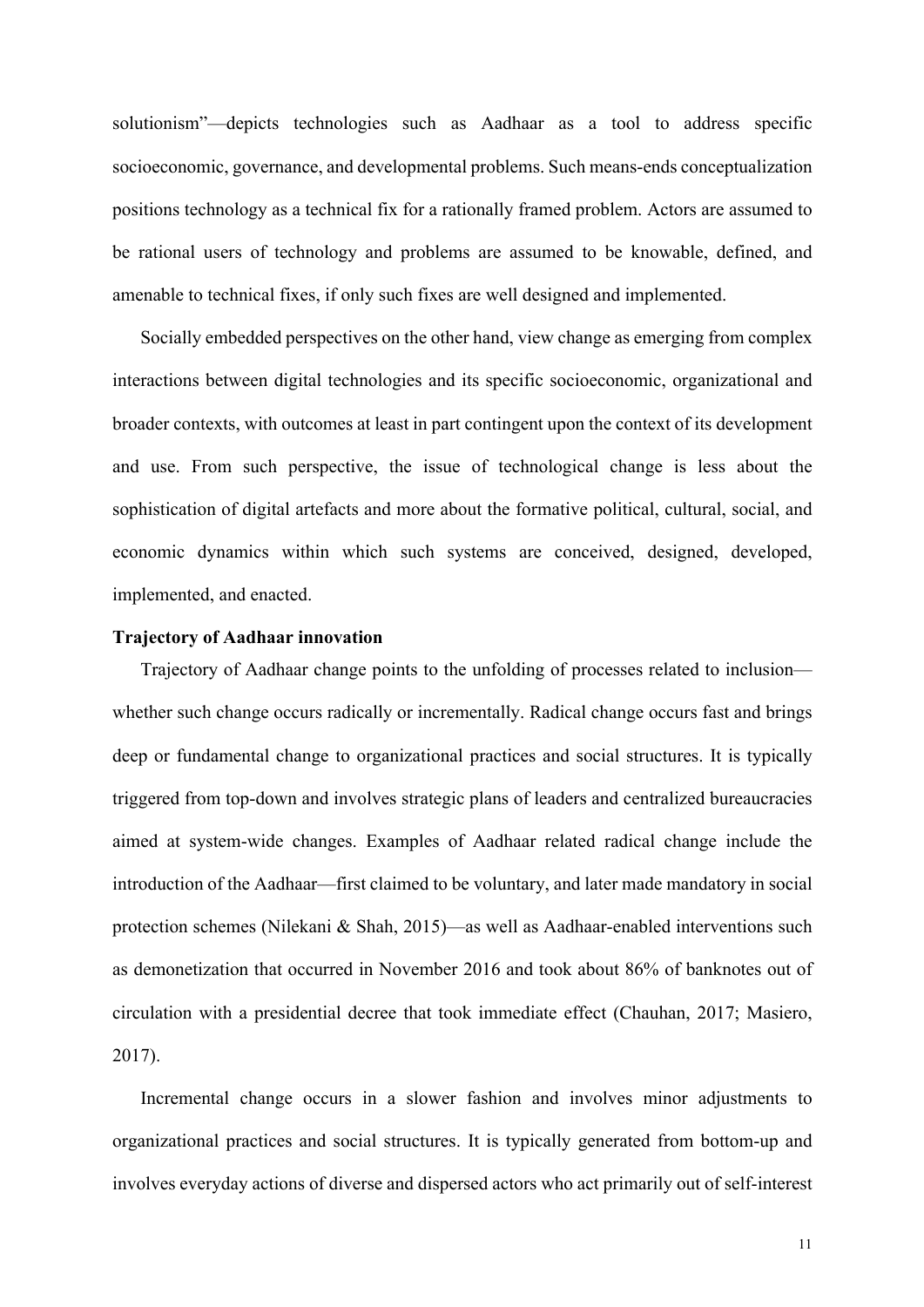and without recourse to an overarching plan of action. Examples include various innovations developed by and through the various players within the Aadhaar ecosystem (Chin et al., 2015; Sathe, 2014). Other incremental changes involve Aadhaar users and organizations and their local improvisations and adaptations with digital identification.

## **Aadhaar Inclusion Discourses**

From the two sets of assumptions regarding the nature of Aadhaar change and its trajectory, we identify four discourses related to (1) Access (2) Participation (3) Transformation (4) Empowerment, and Emancipation as illustrated in Figure 1.

| Socially embedded<br>processes         | Participation discourse<br>Exclusion of deserving<br>beneficiaries/ inequalities along<br>existing socioeconomic, gender,<br>geographic, or class lines<br>Redefining nature of citizenship<br>and entitlements<br>Unintended harms and potential<br>risks<br>Redefining biopolitics, migration<br>and identity | Empowerment/emancipation<br>discourse<br>Social equality<br>New capabilities for the poor<br>۰<br>Enabling personal freedoms<br>۰<br>High levels of personal, community<br>۰<br>resilience (low vulnerability) even in<br>the absence of government<br>interventions |  |
|----------------------------------------|-----------------------------------------------------------------------------------------------------------------------------------------------------------------------------------------------------------------------------------------------------------------------------------------------------------------|----------------------------------------------------------------------------------------------------------------------------------------------------------------------------------------------------------------------------------------------------------------------|--|
| <b>Technical rational</b><br>processes | Access discourse<br>Enrollment of 1.2 billion<br>people within 10 years<br>'Seeding' of almost all<br>government welfare<br>programs<br>Enabling of public and<br>private services                                                                                                                              | Transformation discourse<br>Expanding access to social and<br>political spaces and systems<br>Improving bureaucratic and social<br>۰<br>structures to reduce exclusion<br>barriers<br>Bridging divides between<br>٠<br>formal/informal socioeconomic<br>activities   |  |

Radical Aadhaar change

Incremental Aadhaar change

Figure 1: Discourses of Aadhaar enabled inclusion

Access and participation discourses assume a set of technical rational and socially embedded processes that unfold in a relative short period of time and are radical in nature. Transformation and empowerment/emancipation discourses on the other hand assume Aadhaar change takes long to unfold along technical rational or socially embedded lines. In terms of the relative distribution of the discourses, we find from our sample (n=48) that access and participation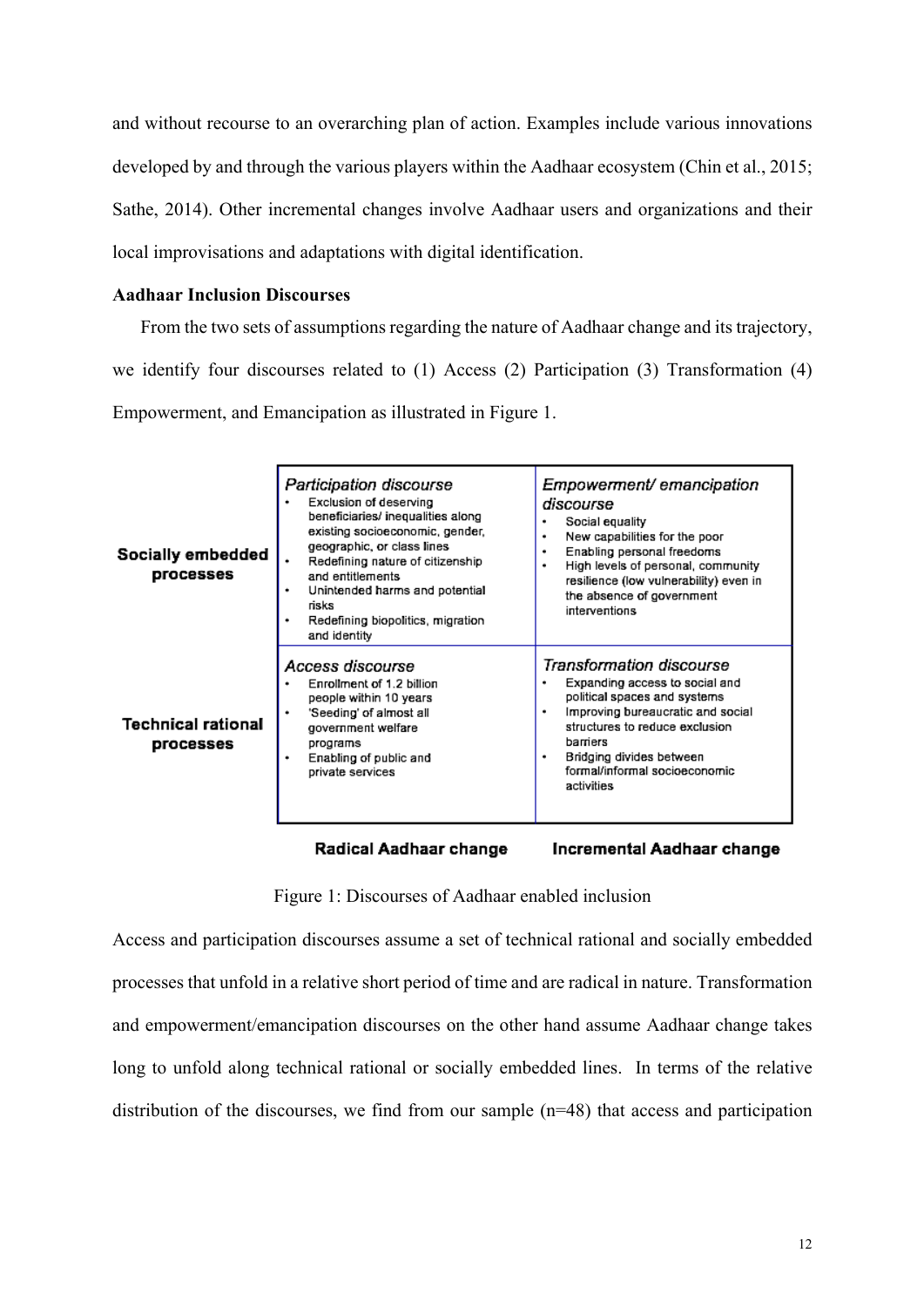discourses are the majority (n=18, n=15 respectively), whereas fewer studies focus on transformation ( $n=13$ ) and empowerment/emancipation ( $n=2$ ) (Table 1).

| Discourse               | Study                                                                 |  |
|-------------------------|-----------------------------------------------------------------------|--|
|                         | Chamuah, 2018, Chaudhuri & König, 2018, Dandurand, 2019, Drèze et     |  |
| Access $(n=18)$         | al., 2017, Ghosh, 2017, Ghosh, 2018, Khera, 2017, Khera, 2018, Kotwal |  |
|                         | et al., 2017, Mir U.B et al.,, 2019, Mukherjee & Sahay, 2019,         |  |
|                         | Mukhopadhyay et al., 2019, Patankar, 2017, Rao, 2019, Rawat &         |  |
|                         | Morris, 2019, Satpathy, 2017, Seetharaman & Pant, 2018, Srivastava &  |  |
|                         | Sharma, 2017                                                          |  |
| Participation $(n=15)$  | Abraham & Rajadhyaksha, 2015, Baxi, 2019, Bhatia & Bhabha, 2017,      |  |
|                         | Chaudhuri, 2019, Jayal, 2019, Mali & Avila-Maravilla, 2018, Masiero,  |  |
|                         | 2016, Masiero, 2018, Nair, 2018, Parikh, 2013, Rao & Nair, 2019, Sen  |  |
|                         | et al., 2019, Singh & Jackson, 2017, Sinha, 2018, Sivamalai, 2013     |  |
| Transformation $(n=13)$ | Abraham, 2018, Avgerou & Addo, 2017, Cohen, 2019, Cohen, 2019,        |  |
|                         | Das & Masiero S, 2019, Dattani, 2019, Jayaprakash & Pillai, 2018,     |  |
|                         | Masiero, 2015, Masiero & Das, 2019, Mukunthan & Agarwal, 2019,        |  |
|                         | Rao, 2019, Sengupta & Shastri, 2019, Singh, 2019                      |  |
| Empowerment/            | Breckenridge, 2019, Singh, 2019                                       |  |
| Emancipation $(n=2)$    |                                                                       |  |
|                         |                                                                       |  |

Table 1: Distribution of discourses in literature review sample

#### **Access**

Aadhaar's dual mandates of residents' enrollment and application to services through authentication (UIDAI, 2010) are oriented toward providing access through a technical-rational understanding that views the lack of (access to) a unique means of legal identification, and its associated deprivations, as a problem to be addressed with engineering, managerial and economic approaches. In this view, the challenge of inclusion is not due to a lack of political will, but rather, technical solutions to address challenges of coverage and authentication of individual identities (Chamuah, 2018). Aadhaar has been trumpeted in the government narratives as a technical triumph of Indian engineering capabilities, social reformist vision, and formidable leadership (Cohen, 2019; Nilekani & Shah, 2015).

Such technical rationality aspires to a kind of 'objectivity' that is deemed lacking from previous interventions. For example, UIDAI's official characterization of the Aadhaar (Table 1), distinguished it from previous identification schemes by emphasizing its infrastructuring ambitions and use of a unique 12-digit number instead of profiling information such as caste,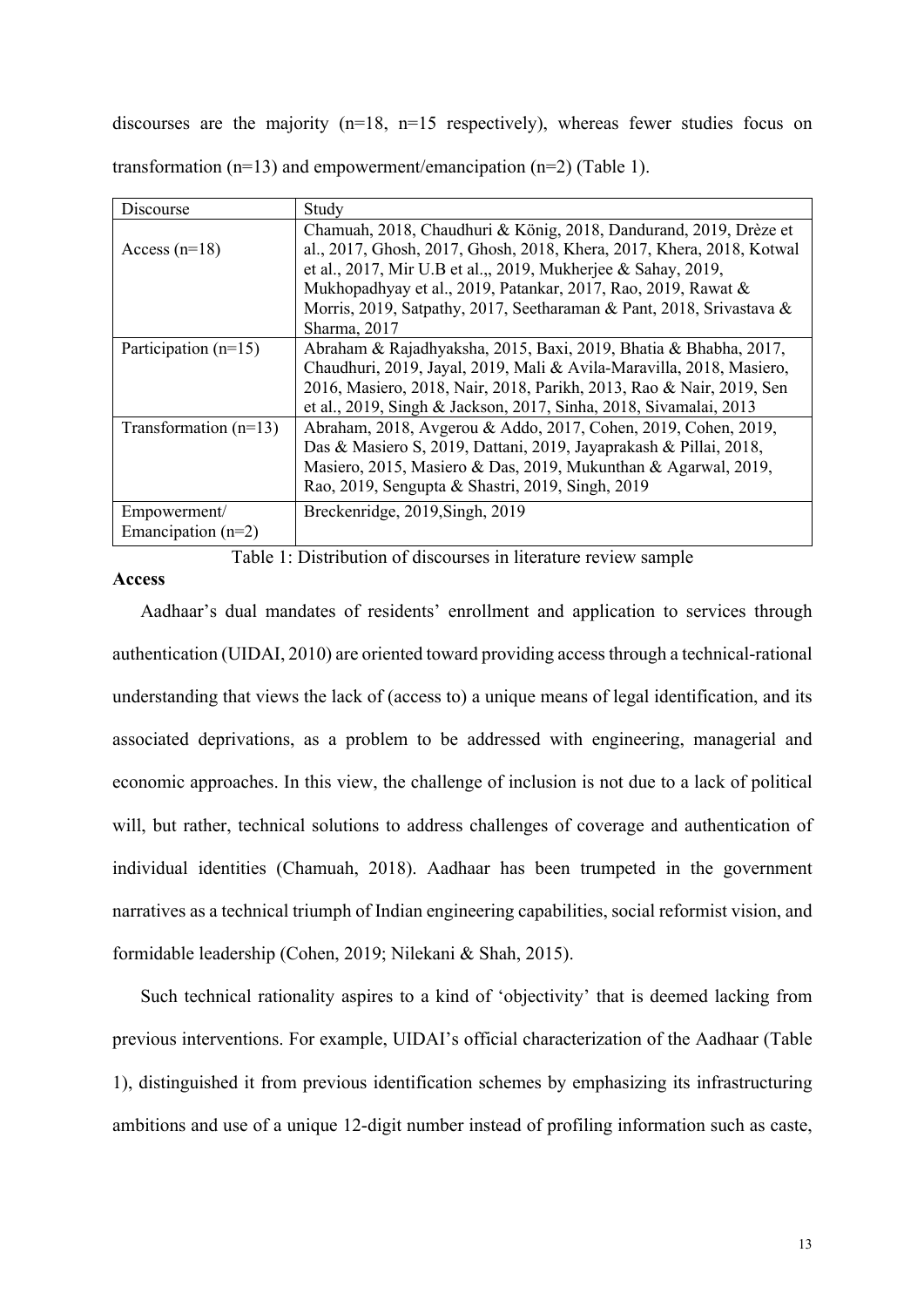religion, or language—identifiers that have traditionally provided cleavages for conflicts and discrimination (Solinas, 2018).

|    | Aadhaar is                                    | Aadhaar isn't                          |  |
|----|-----------------------------------------------|----------------------------------------|--|
| 1. | A 12-digit unique identity for every Indian   | Just another card                      |  |
|    | individual, including children and infants    |                                        |  |
| 2. | Enables identification for every resident     | Only one Aadhaar card per family is    |  |
|    | Indian                                        | enough                                 |  |
| 3. | Establishes uniqueness for every individual   | Collects profiling information such as |  |
|    | on the basis of demographic and biometric     | caste, religion and language           |  |
|    | information                                   |                                        |  |
| 4. | It is a voluntary service that every resident | Mandatory for every Indian resident    |  |
|    | can avail irrespective of present             | who has identification documents       |  |
|    | documentation                                 |                                        |  |
| 5. | Each individual will be given a single        | An individual can obtain multiple      |  |
|    | unique Aadhaar ID number                      | Aadhaar ID numbers                     |  |
| 6. | Aadhaar will provide a universal identity     | Aadhaar will replace all other IDs     |  |
|    | infrastructure that can be used by any        |                                        |  |
|    | identity-based application (like ration card, |                                        |  |
|    | passport, etc.)                               |                                        |  |
| 7. | UIDAI will give yes/no answer to any          | UIDAI information will be accessible   |  |
|    | identity authentication queries               | to public and private agencies         |  |

Table 1: Official description of the Aadhaar (Unique Identification Authority of India (UIDAI), 2012b)

From an engineering perspective, the design of the Aadhaar is based on platform principles of openness, scalability, and evolvability. The modular design of Aadhaar infrastructure, along with limited functionality in its core module, and open interfaces combined with tightly controlled access and centralized ecosystem governance enabled rapid scalability and overall implementation success(Mukhopadhyay, Bouwman, & Jaiswal, 2019). Scalability is important because each enrollment requires authentication and biometric deduplication from the vast database in a manner that is efficient and cost-effective. Aside these, the system's achievement of identification uniqueness, security and privacy are deemed as having even higher priority than its scalability (Mir, Kar, Gupta, & Sharma, 2019).

Studies have considered success factors of the Aadhaar as a technical solution by highlighting the significance of stakeholder alignment (Sivamalai, 2013), effective mobilization and translation of relevant actor-networks (Rawat & Morris, 2019), openness (Kotwal, Parsheera, & Kak, 2017), and new organizational arrangements such as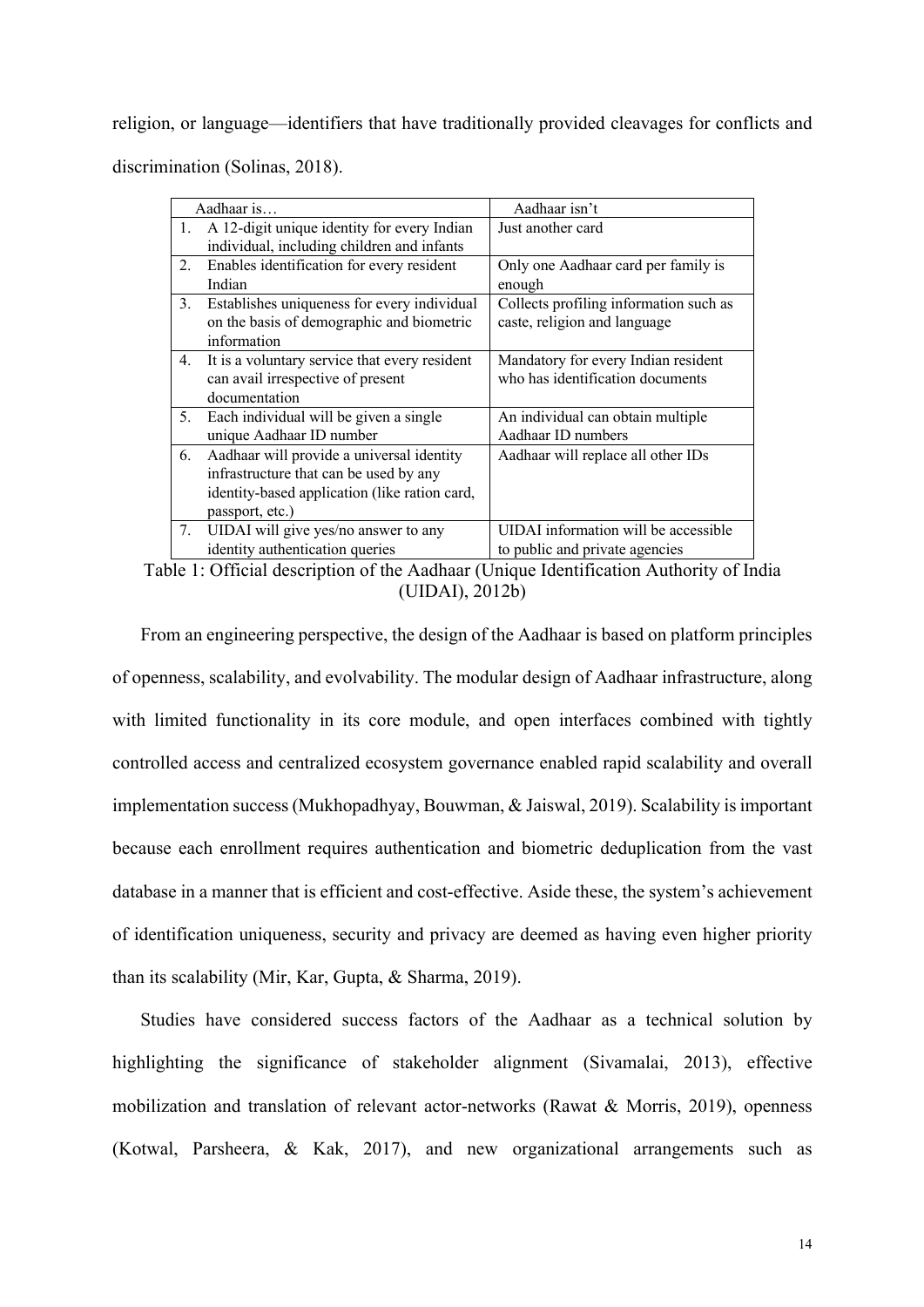'governtrepreneurism' (Dattani, 2019). Aadhaar technical rational discourses from an engineering perspective also betray 'social engineering' ambitions of its architects and engineers (Nilekani & Shah, 2015). In this way, its pretensions toward objectivity are belied by deeply social and political processes (Rao & Nair, 2019).

For example, by its very design, the engineering choices underpinning the Aadhaar was a response to perceived failed post-colonial Nehruvian socialism that had placed India's poor into abject livelihoods, as well as a break from the entanglements of familial, religious, and caste ties that corrupt proper distribution (Cohen, 2019). Cohen (Cohen, 2019) observes that,

*Within the concept-world of Aadhaar, such entanglements prevent the social-yet-to-come, demanding a form of government that can produce a political subject outside of biography, which for the engineers is achieved by conceiving of India as a database, an archive prone to the duplication of its elements, and thus governing India as one would govern a database: by continually 'de-duplicating' it*

Complex social choices and grand societal challenges are reduced to models that data can help to illuminate and ultimately, solve. Data not only enables informational infrastructuring of society but also the datafication of nearly all aspects of life, converting beneficiary populations into 'machine-readable data' (Das & Masiero, 2019).

## **Participation**

Participation is the realization of active and ongoing involvement of vulnerable segments of society that are targets of inclusion programs in a manner that is free from discrimination and other barriers. Discourses of participation question the flawed assumption that access to unique identification is, or naturally leads to inclusion. Studies point out that the establishment of a national identification scheme does not of itself guarantee social protection (Bhatia & Bhabha, 2017). Inclusion is also not a simplistic one-time process that ends with enrolment and seeding but is an ongoing participative process that occurs periodically whenever beneficiaries encounter the state through routine authentication to access entitlements like the public distribution system (PDS) (Singh & Jackson, 2017).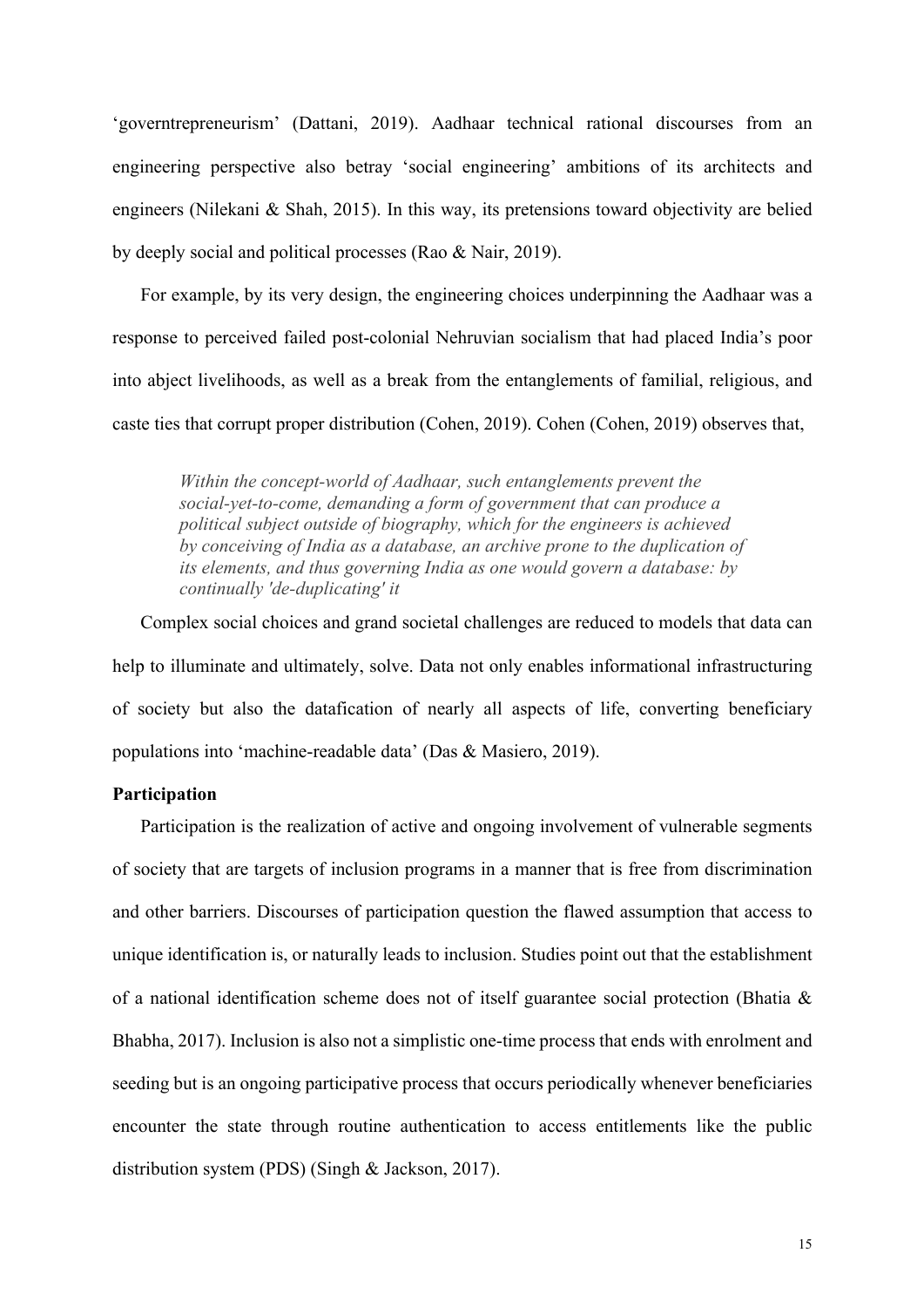Complementary factors such as effective policy interventions and widespread, available access points are also needed to shift access into participation. For example, the JAM trinity intervention—an acronym for Jan Dhan Yojana, a government program to provide bank accounts for all low income families, Aadhaar, and mobile phones— shows how digital identification can be combined with policy and other technological approaches to foster participation of beneficiaries in financial inclusion (Ghosh, 2017).

More broadly, digital identification should be seen as embedded in complex social processes that condition potential outcomes that can be positive or negative (Avgerou & Addo, 2017). It has been suggested that digitalization of identification and benefit provision presents its own costs and barriers for the poor to access the entitlements of citizenship, leaving them worse off in some cases. The idea that human intermediaries can be eliminated through enablements of digital identification has also been shown to be questionable as the case of local non-profits working with the migrant poor demonstrates (Baxi, 2019). For effective participation of vulnerable groups, the collaborative work practices of human intermediaries are needed to stabilize the technological system, anchoring it to a human infrastructure (Chaudhuri, 2019).

A new set of risks, including the loss of existing assets and expropriation of benefits are further presented by participation through Aadhaar (Abraham & Rajadhyaksha, 2015). Aadhaar's remains the largest biometric database in the world but does not have a corresponding codification of data protection provisions (Bhatia & Bhabha, 2017). Importantly, with persistent global cybersecurity threats, the notion of an impregnable and infallible database is an untenable one, and "the question is not if a data breach will ever take place but of "when" will it take place, and whether the data custodian authority will be prepared to anticipate the threat and mitigate the damages" (Avila-Maravilla & Mali, 2018).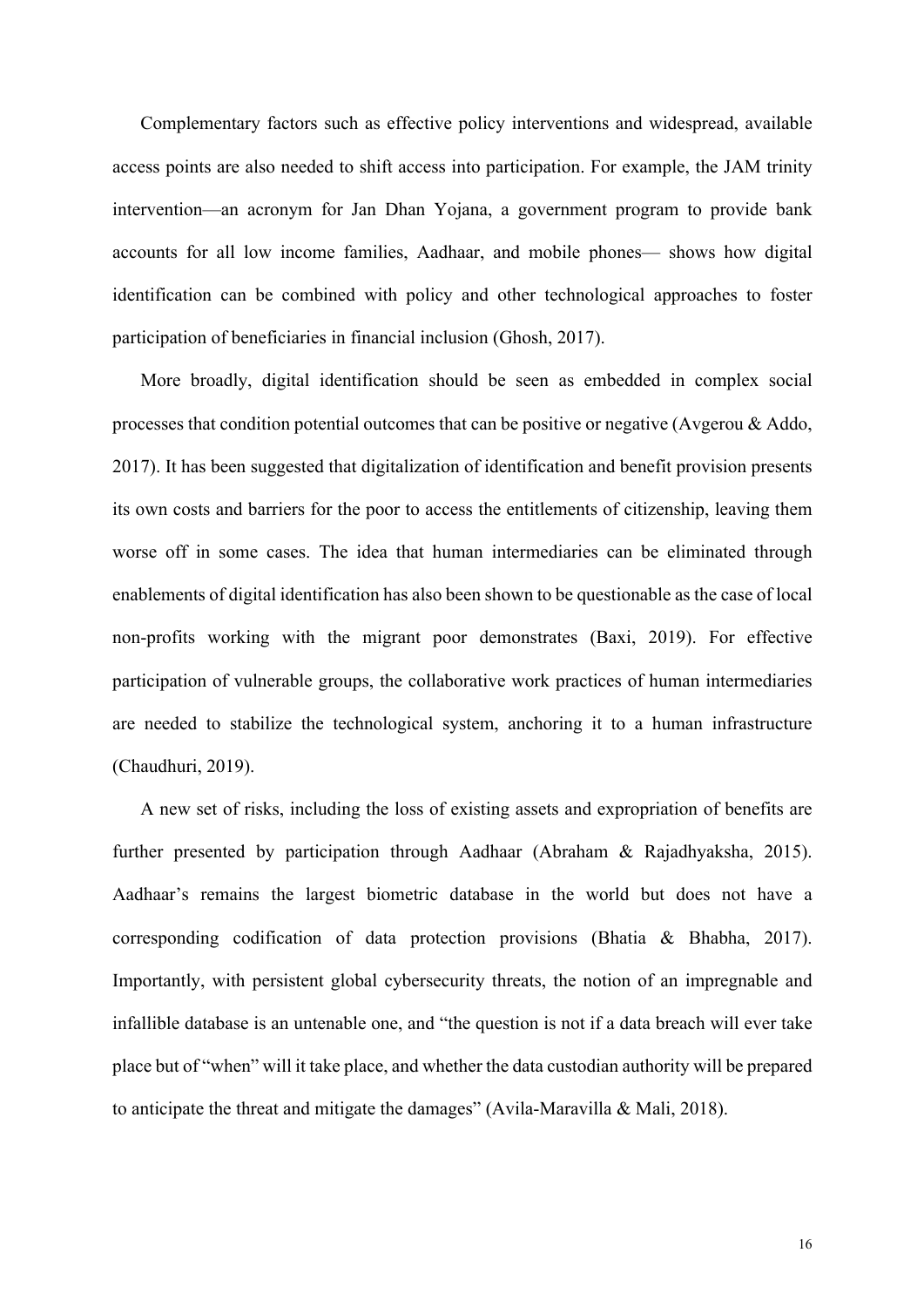Moreover, existing socioeconomic and geographic barriers, class and caste, culture, and gender present obstacles to Aadhar participation for many poor and vulnerable. Bhatia and

## Bhabha (Bhatia & Bhabha, 2017) observe that,

*Geographic enrolment remains uneven, mirroring national patterns of inequality and underprovision with the least well-served populations, regions and states also the least enrolled […] disproportionate rate of Aadhaar registration among convicted populations in tribal areas against a backdrop of extremely low tribal enrolment overall. One study raises serious questions about the inclusiveness of Aadhaar for urban homeless populations lacking a permanent abode or intact fingerprints […] questions of how social protection is designed, whether it is targeted, and how a beneficiary is defined require changes which lie outside the realm of improved technology and authentication.* 

Women are particularly worse off as there appears to be a gender digital divide due to inequalities in education and professional training, assets and access to finance (Sinha, 2018). This is despite that transfers to women of the household through Aadhaar could reduce diversions and improve overall outcomes (Parikh, 2013).

In these ways, the Aadhaar becomes a tool of exclusion that undermines the right to life . For example, in rural Jharkhand where Aadhaar-based biometric authentication is now compulsory for most users of the public distribution system, participation remains a problem due to transaction costs, exclusion problems, and the focusing of the system to fight corruption (Drèze, Khalid, Khera, & Somanchi, 2017). Aadhaar is said to alter the technical terrain people must navigate to become rights-bearing citizens and adds a new layer of procedures on top of older techniques of recognition (Rao, 2019). Dandurand (Dandurand, 2019) reports that digitalization has enabled the state to exert greater control over rationing practices by rendering them more transparent but that the state's obsession with preventing practices of corruption has hindered, rather than facilitated, access to entitlements for beneficiaries.

## **Transformation**

Beyond concerns about access and participation, studies have focused on how Aadhaar transforms socioeconomic and organizational spaces. Such initiatives are predicated on the success of widespread access to digital identification which enables economies of scale and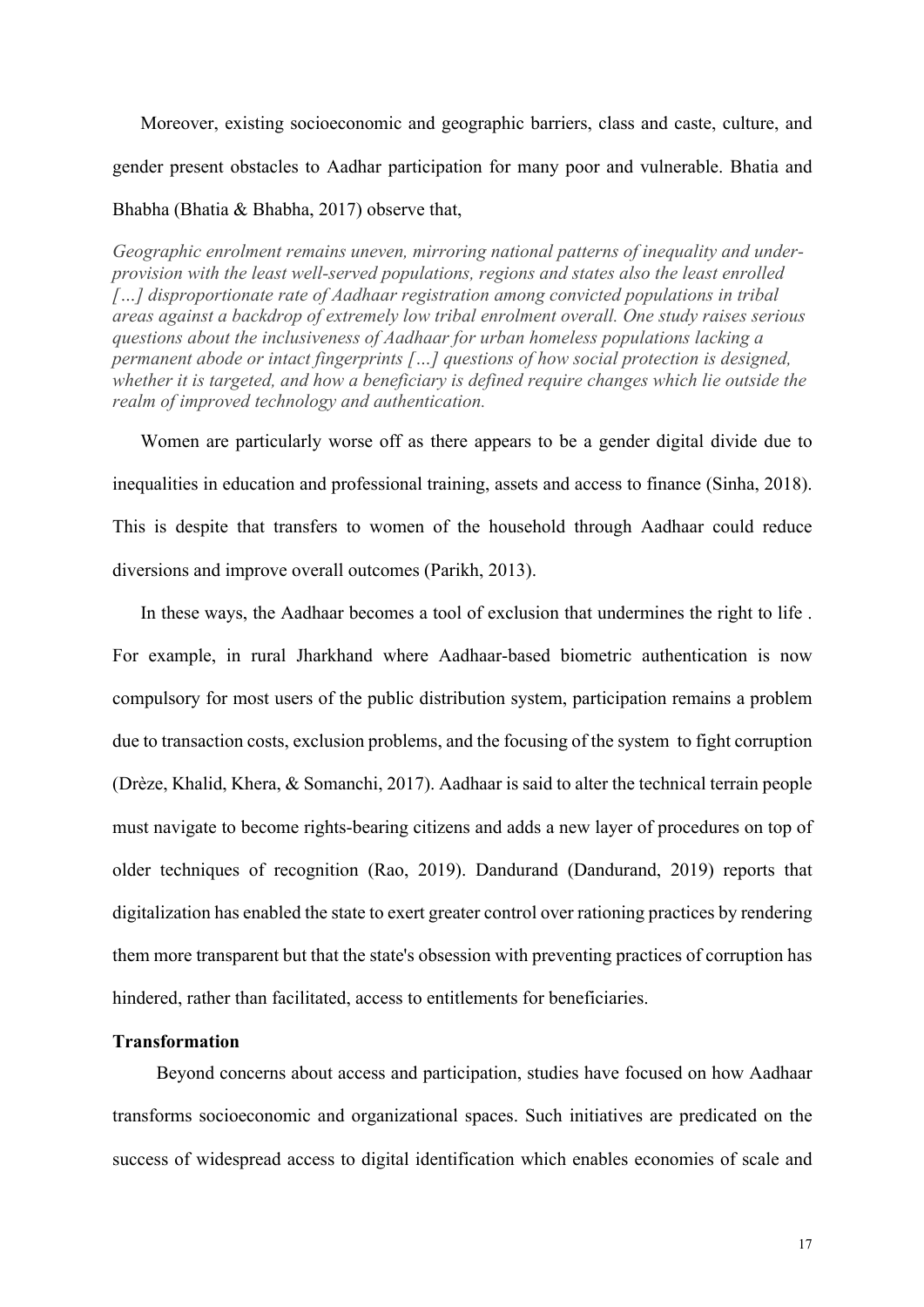scope in service provisioning given the resultant large install base. Social and organizational transformation initiatives enabled by the Aadhaar include policy initiatives like the JAM trinity that seek to shift anti-poverty programs to cash transfers. JAM aspires to more than a superficial fix of leakage and aims to fundamentally transform public distribution by bypassing intermediaries and placing cash directly into the accounts of eligible beneficiaries (Saini, S.; Sharma, S.; Gulati, A.; Hussein, J.; Von Braun, 2017).

Such transformational processes might be planned strategic initiatives that once implemented occur through institutionalization of new Aadhaar-enabled processes and deinstitutionalization of previous processes. For example, the PDS which distributed subsidized daily rations like kerosene and rice was transformed into a cash-transfer system through simultaneous processes of Aadhaar institutionalization and deinstitutionalization of the extant state-led subsidy scheme (Masiero & Prakash, 2019).

Another example is the government's demonetization move that occurred in November 2016—overtly to combat black money in the country, but covertly, critics argued, to force the bulk of the population to adopt Aadhaar based mobile (Chauhan, 2017). India's Finance Ministry referred to 'demonetisation through digitalisation', claiming that the poor – who hold most of their money in cash money – would be ushered into the digital economy by Aadhaar and related technologies designed for financial inclusion accounts (Chauhan, 2017; Gupta & Auerswald, 2017). In their study of 200 shop-keepers in Bengaluru and Mumbai, Pal et al., (Pal et al., 2018) reported that the demonetization-induced cash shortages increased digital payment adoption significantly. Furthermore, even among those adversely affected by demonetization, perceptions of the scheme were largely positive given a widespread appreciation for the potential benefits as championed by the government (Pal et al., 2018).

Although the motivations for such initiatives have been questioned, they share a common characteristic of transforming social and economic structures that might eventually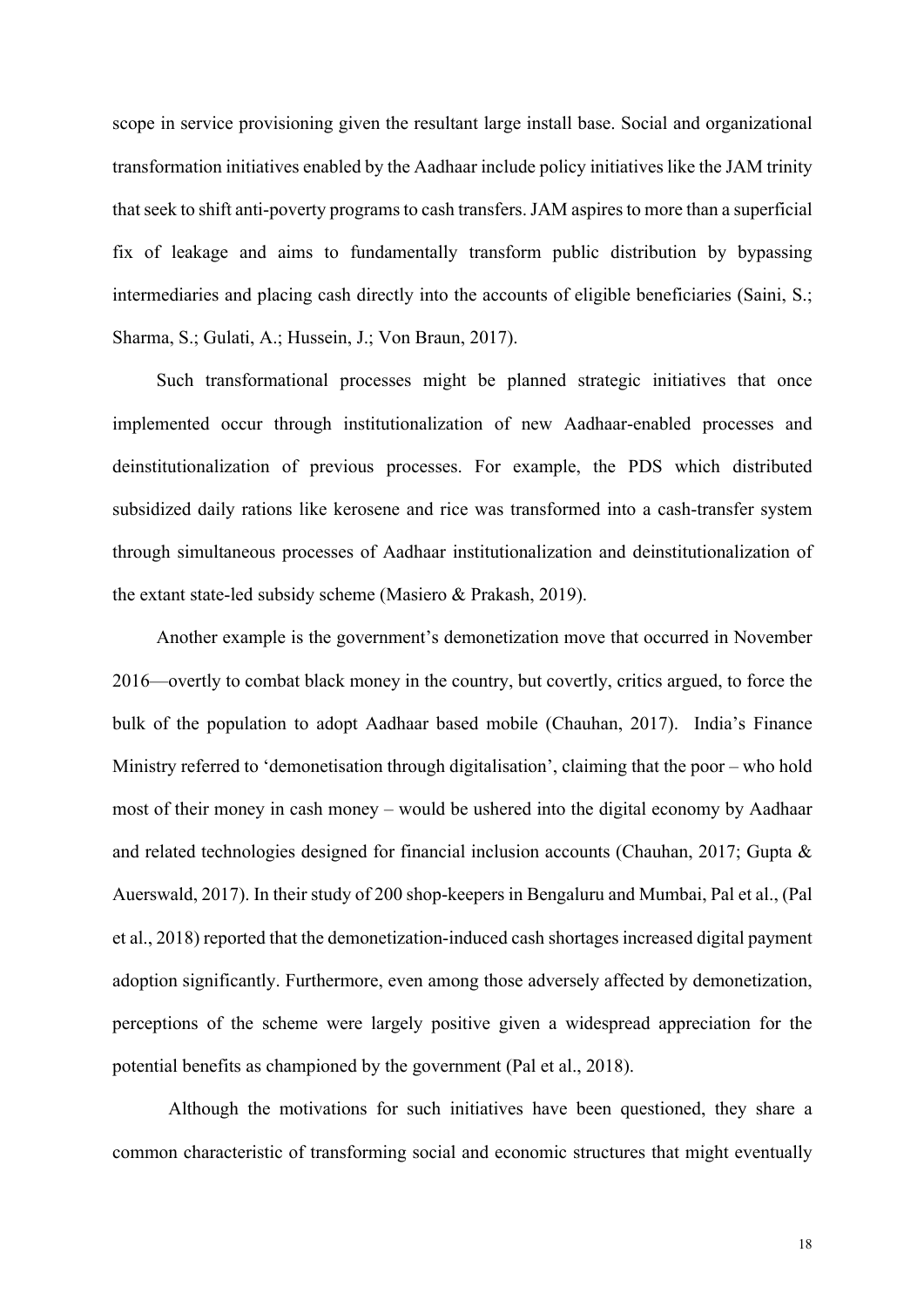expand access to those spaces. They also involve bureaucratic improvements that reduce inefficiencies and ineffectiveness and enhance corruption control. In cases like the JAM, they further bridged informal and formal activities like financial access. Analysis shows that JAM cut out the middlemen, reduced leakages and resulted in significant savings the government annually (Mukunthan & Agarwal, 2019).

#### **Empowerment and Emancipation**

Empowerment is about giving power to the poor rather than simply providing for their subsistence needs. But beyond having power, it is about how such power is used to improve conditions for the poorest of the poor, the neediest, and systemically oppressed groups such as women in society. Empowerment typically unfolds at the local level but is embedded in wider national, regional and global. It involves both outcomes and processes that build the capacities, capabilities, and assets of the poor to become self-reliant and to productively partake in all aspects of the state (Parpart et al., 2002).

So far the literature on Aadhaar inclusion has documented fewer effects of digital identification in empowering the poor, and ultimately, enabling their emancipation from oppressive socioeconomic, legal, political and cultural structures that constrain their selfactualization as full members of society. Aadhaar appears to have strengthened empowerment schemes such as the National Rural Employment Guarantee Act (NREGA), a program that provides up to 100 days of guaranteed, unskilled, waged employment to poor rural households as a way to improve their livelihoods while achieving local development objectives through public works (Khera, 2017). NREGA made significant cash transfers successfully to poor households (Aiyar & Samji, 2009; Bhattacharya, Pillai, & Sudarshan, 2010), and in 2012-2013 provided employment for over 4.4 million households (Government of India (Ministry of Rural Development), 2013).

Related to empowerment is emancipation which is the ultimate goal of critical research and critical social action. Emancipation is the freeing of individuals and groups from repressive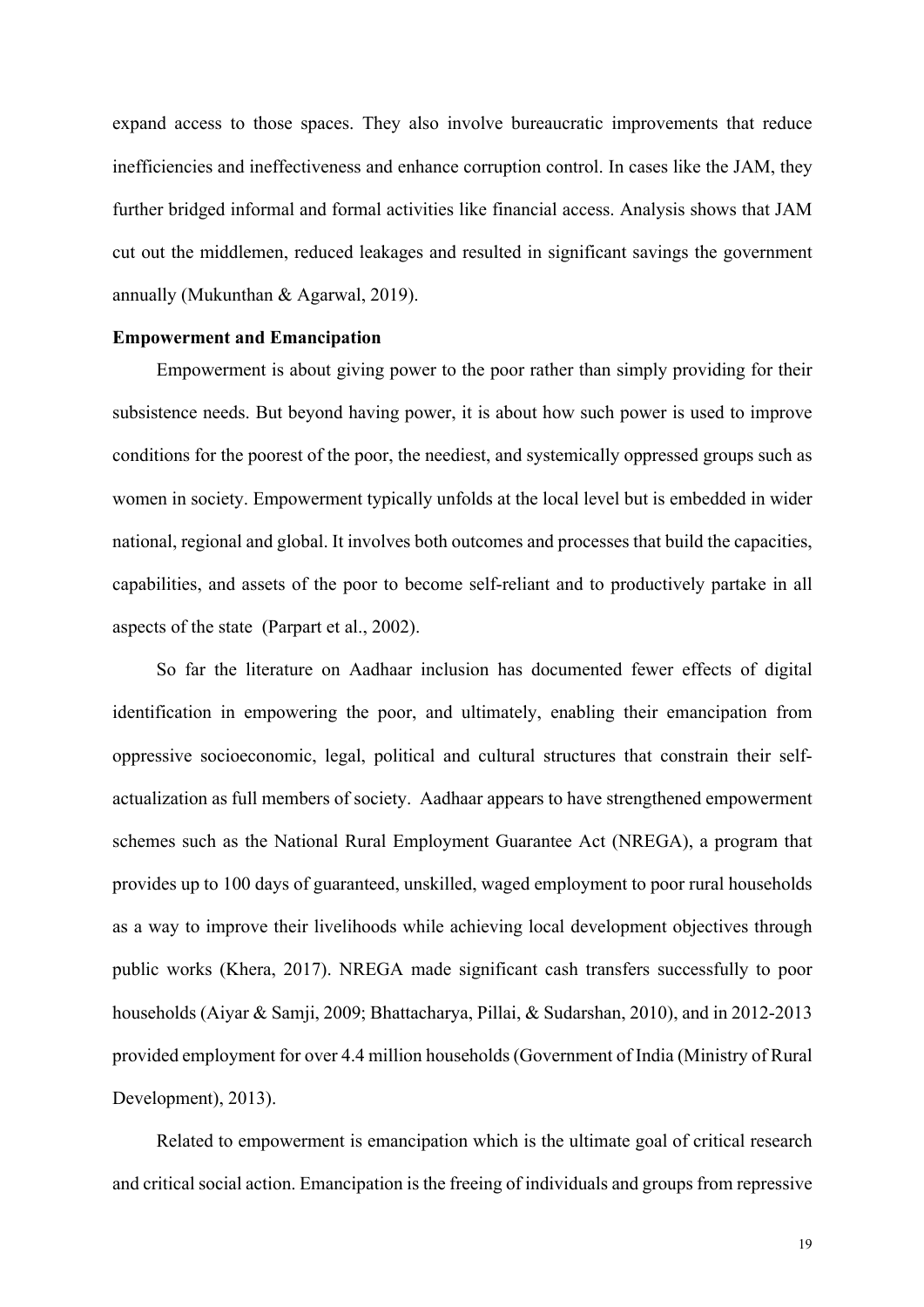social and ideological conditions (Alvesson & Willmott, 1992), and aims to "eliminate the causes of unwarranted alienation and domination and thereby enhance the opportunities for realizing human potential" (Klein & Myers, 1999). Emancipation in relation to technology addresses concerns of alienation (Orlikowski & Baroudi, 1991), specific rationalities (Levy, Alvesson, & Willmitt, 2003), and personal and communal identity (Forester, 1992).

From the extant literature, there appears to be no examples of the positive emancipatory potential of Aadhaar. On the contrary, it has been suggested that Aadhaar reifies or creates new oppressive social structures. Rather than promoting equality, it has been shown that the Aadhaar discourses and related economic policies are biased politically with adverse implications for citizen representation (Sen et al., 2019). Datafying anti-poverty programs through Aadhaar has also been suggested to inflict data injustices on segments of the vulnerable populations it aims to assist (Masiero & Das, 2019).

Relatedly, digitalization through Aadhaar enables a kind of biopolitics where the state has greater monitoring and control and therefore greater power over citizens (Breckenridge, 2019; Dandurand, 2019). Aadhaar additionally creates "anxieties of recognition" for the poor and vulnerable (Singh, 2019), by for example necessitating physical mobility during enrolment and record updating, which for the disabled and poor can be daunting. Furthermore, when authentication attempts fail, services are denied, and entitled beneficiaries are turned away, the lived "anxieties of recognition" compromise dignity (Singh, 2019).

## **4. Towards a reconceptualization of digital identification and inclusion**

The Aadhaar case has provided a rich trove of discourses with which to examine the implications of digital identification systems on inclusion. While, inclusion has been well conceptualized and analysed in fields such as education and gender studies, its use in relation to technology has been largely taken for granted and underdeveloped. Our analysis of the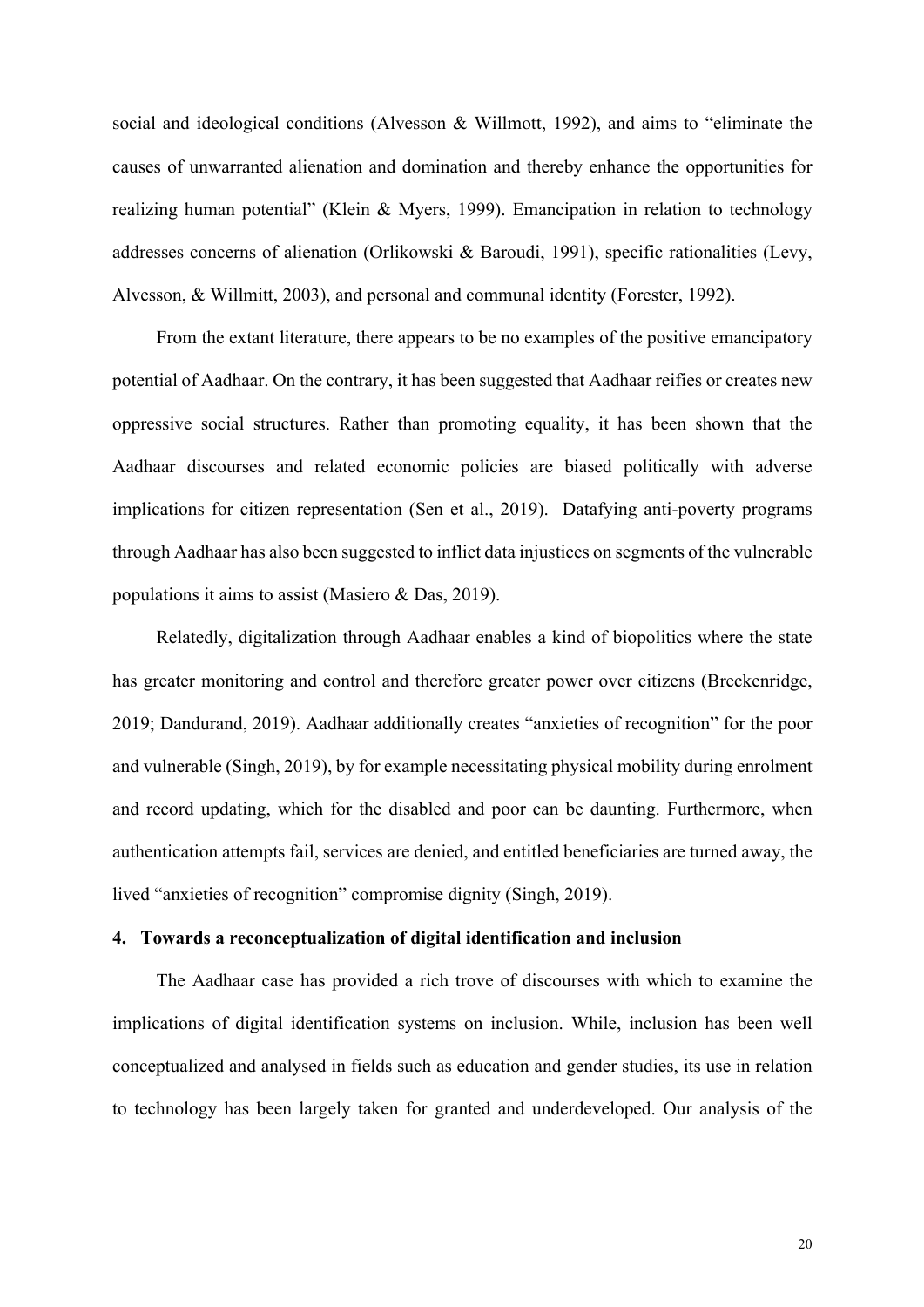Aadhaar case uncovered four discourses that made varying sets of assumptions about the nature and trajectory of sociotechnical change for inclusion.

Our analysis suggests that a majority of studies on the Aadhaar have tended to equate inclusion to 'access'—whether access to unique biometric digital identification or the services and goods its authentication allows. We have suggested that such a view of inclusion is incomplete, if not inaccurate. Not only does the means-ends technical rational view of access ignore complexities of context and social embeddedness but it also ignores the ultimate developmental teleology of inclusion efforts: human development. Human development requires more than technology and the potential instrumental access it might allow. The realization of human development is a complex sociotechnical process that requires everyday top-down and bottom-up enactments under conditions of local and broader social structures and influences. We illustrated with examples from the relatively few studies that have touched on other aspects of inclusion such as participation, transformation, empowerment and emancipation; often in an implicit way that does not adequately problematize the notion of inclusion or its relation to capabilities and enablements of Aadhaar.

Leveraging the capability approach (Sen, 1999), we offer an alternative and richer reconceptualization of inclusion beyond access to include participation, transformation as well as empowerment and emancipation. While we acknowledge that access is an important capability, it is also imperative to highlight other rather consequential capabilities. We argue that for individuals to be socioeconomically included, they must transition from mere access to participate, experience transformation as well as be empowered and emancipated within society. Without experiencing these dimensions of inclusion, individuals are not fully included. Though digital technology may offer capabilities for inclusion, they have only been narrowly considered through the prism of access to the neglect of exploring ways they might enable freedom and valuable functionings (Sen, 1999).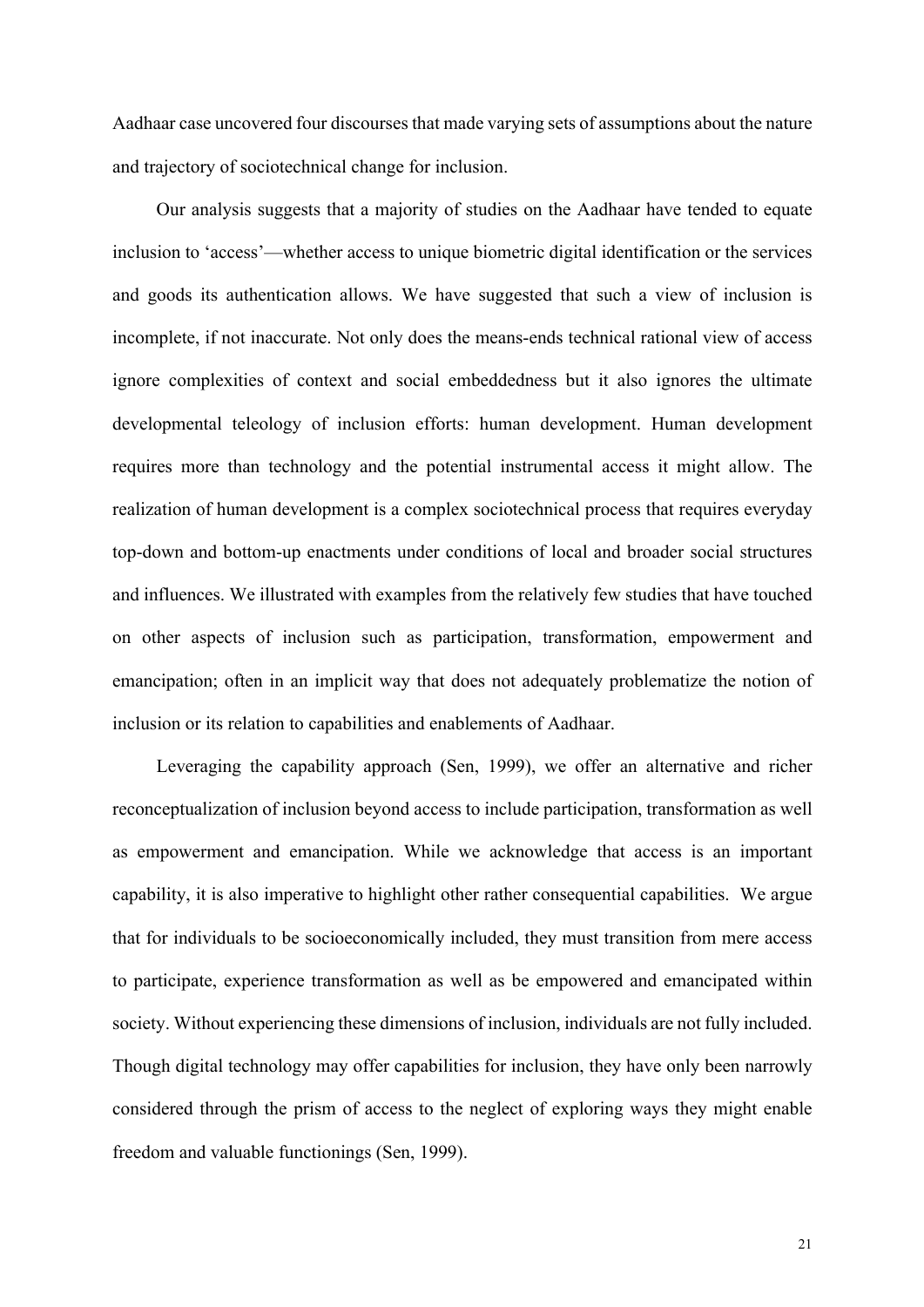From our review of the Aadhaar inclusion discourses and informed by our literature framing on inclusion and human development, we synthesize our findings by proposing a framework of the implication of digital identification for inclusion (Figure 2).



A 'Ladder' Framework of Inclusion

Sociotechnical processes and outcomes enabled by digital identification

Figure 2: A Framework of Digital Identification Enabled Inclusion

We propose that digital-identification-enabled inclusion involves sociotechnical processes and outcomes that progressively evolve in developmental significance from lower level access and participation to higher level transformation, empowerment, and emancipation. Sociotechnical processes might be planned technical rational interventions implemented topdown, or unplanned/emergent everyday socially embedded unfolding from bottom-up. We conceptually depict these 'building blocks' of inclusion as steps on a ladder toward the highest developmental levels of empowerment and emancipation. The metaphor of steps and ladder captured in Figure 2 serves to emphasize that the four dimensions of inclusion are hierarchical from a developmental standpoint, and might also be loosely path dependent (higher level steps build upon lower level ones).

For example, in the case of Aadhaar, empowerment and emancipation depend upon transformations in social structures and spaces; transformation depends upon active and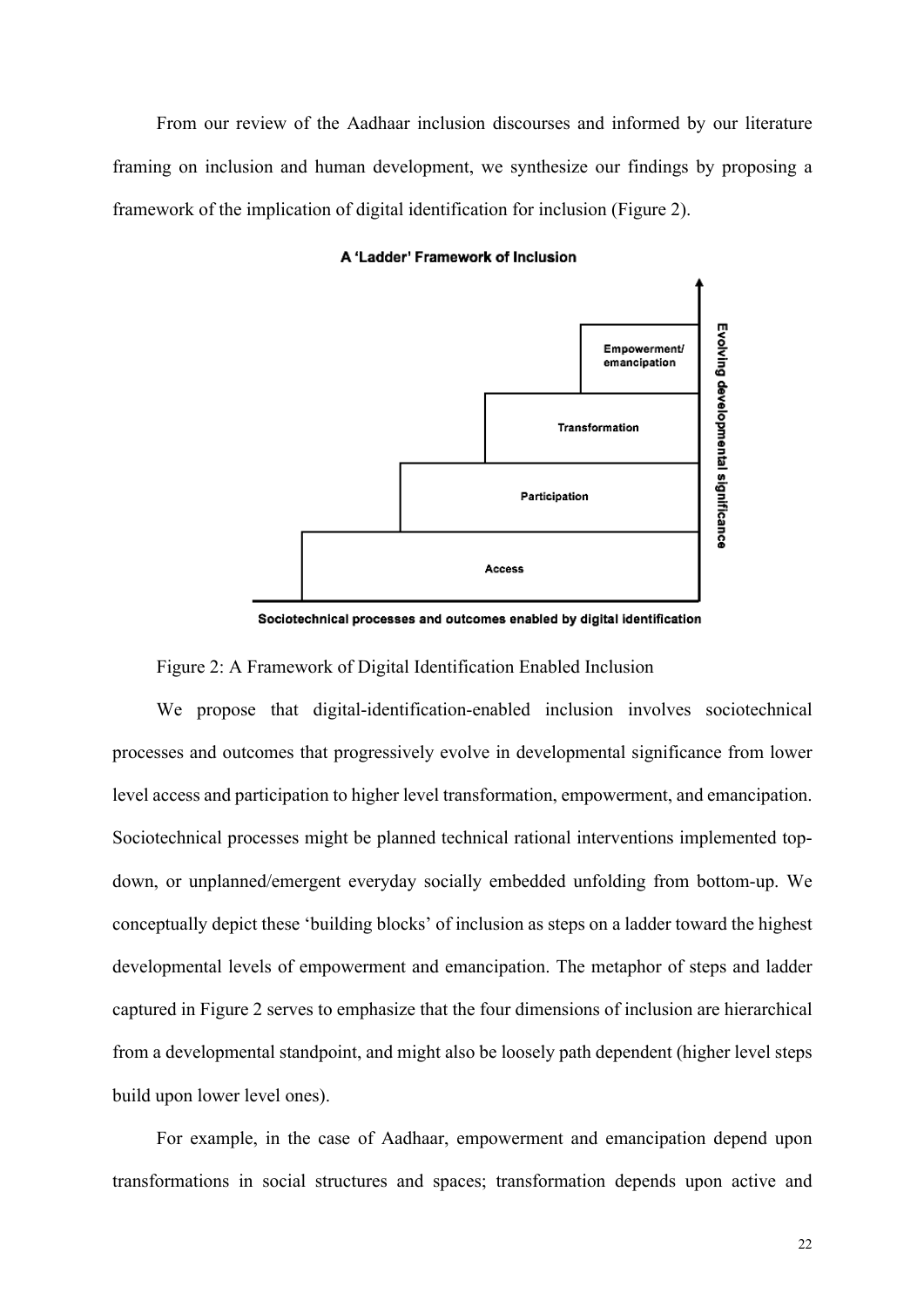widespread participation of various stakeholders; and participation would not be possible without foundational widespread access to UIDs and associated programs. While Figure 2 is depicted as static for simplification, there is dynamism in the unfolding of digital inclusion. Each step might be conceived as both a process and an outcome and while the ultimate goal of inclusion interventions might be empowerment and emancipation, even these are not ends in themselves but ongoing processes that must be realized under constraints of local and broader social contexts.

## **5. Conclusion**

Through its considered open and lean architecture, participative implementation, and widespread acceptance, the Aadhaar has defied an important caution from the standpoint of development: the tendency of large centralized government led projects to fail (Scott, 1998). In doing so, it has shown promise in making a difference in the lives of the vulnerable and poor. It's main promise of inclusion—a significant leap from a socioeconomic perspective has however not been adequately interrogated from an empirical and intellectual standpoint. Which is not to suggest that Aadhaar has not been studied, nor its claims to inclusion questioned. Rather, the very notion of inclusion has not been adequately conceptualized in relation to the capabilities and affordances of digital identification systems like the Aadhaar, nor from a human development perspective.

This study has taken up this problem by reviewing the extant literature on Aadhaar inclusion to map out their set of discourses and main assumptions. We have further situated such discourses in the context of what is known from a diverse body of social science literature on inclusion and human development to contribute a framework for better understanding the implication of digital identification in inclusion. Our framework makes a number of contributions. Conceptually, it shifts attention beyond a dominant, yet simplistic understanding that equates inclusion to access. Empirically, it serves to remind of higher-level but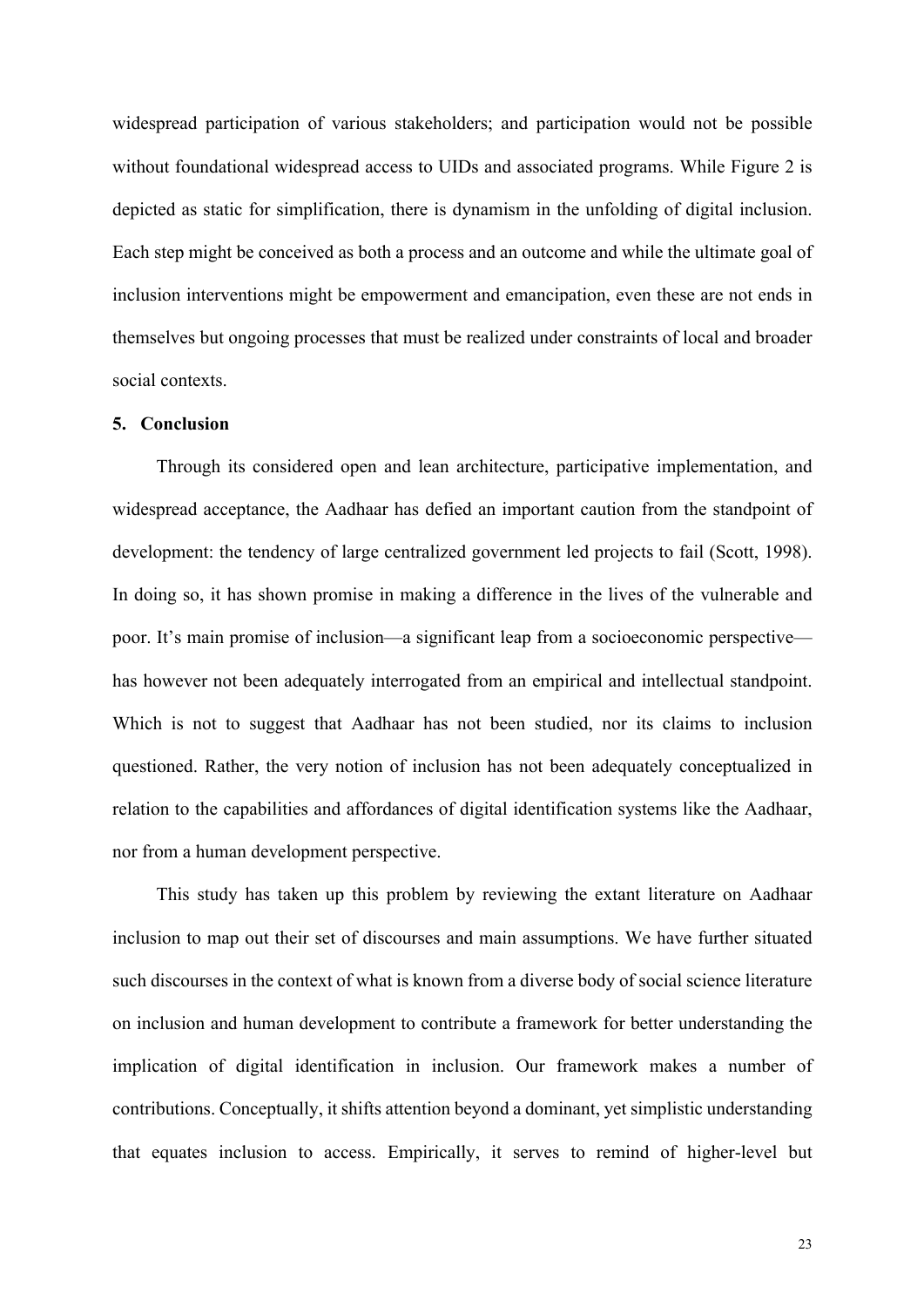understudied aspirations such as transformation, empowerment, and emancipation that inclusion programs involving digital identification technologies might enable in the pursuit of human development. Theoretically, it suggests a focus on complex sociotechnical processes that condition digital identity schemes for inclusion by showing the thinness of the technical rational framing, and the embeddedness of processes and outcomes. It further raises questions about how scholars might theorize the expansive and complex implications of digital identification for various dimensions of inclusion, beyond a thin instrumental conception of technology

As in the example of the Aadhaar, digital identification artefacts and systems have occasioned profound organizational, economic, political and social reforms that have reinforced to drive inclusion programming on a large scale in a relatively short period. While such change has not been without conflict, criticism, and agitation, it is clear that Aadhaar has come to stay. The challenge therefore may be to critically examine and engage with "how Aadhaar can be made to work [better] in practice while supporting broader development objectives, rather than arguing whether Aadhaar is inherently good or bad" (Mukherjee, 2019). Our study is limited by the sole focus on Aadhaar, which it might be argued is an exception rather than the norm. However, we suggest that Aadhaar is an important revelatory case that can usefully illuminate the path of similar projects in other developing countries. Future studies may explore other digital identification projects and inclusion to extend understanding.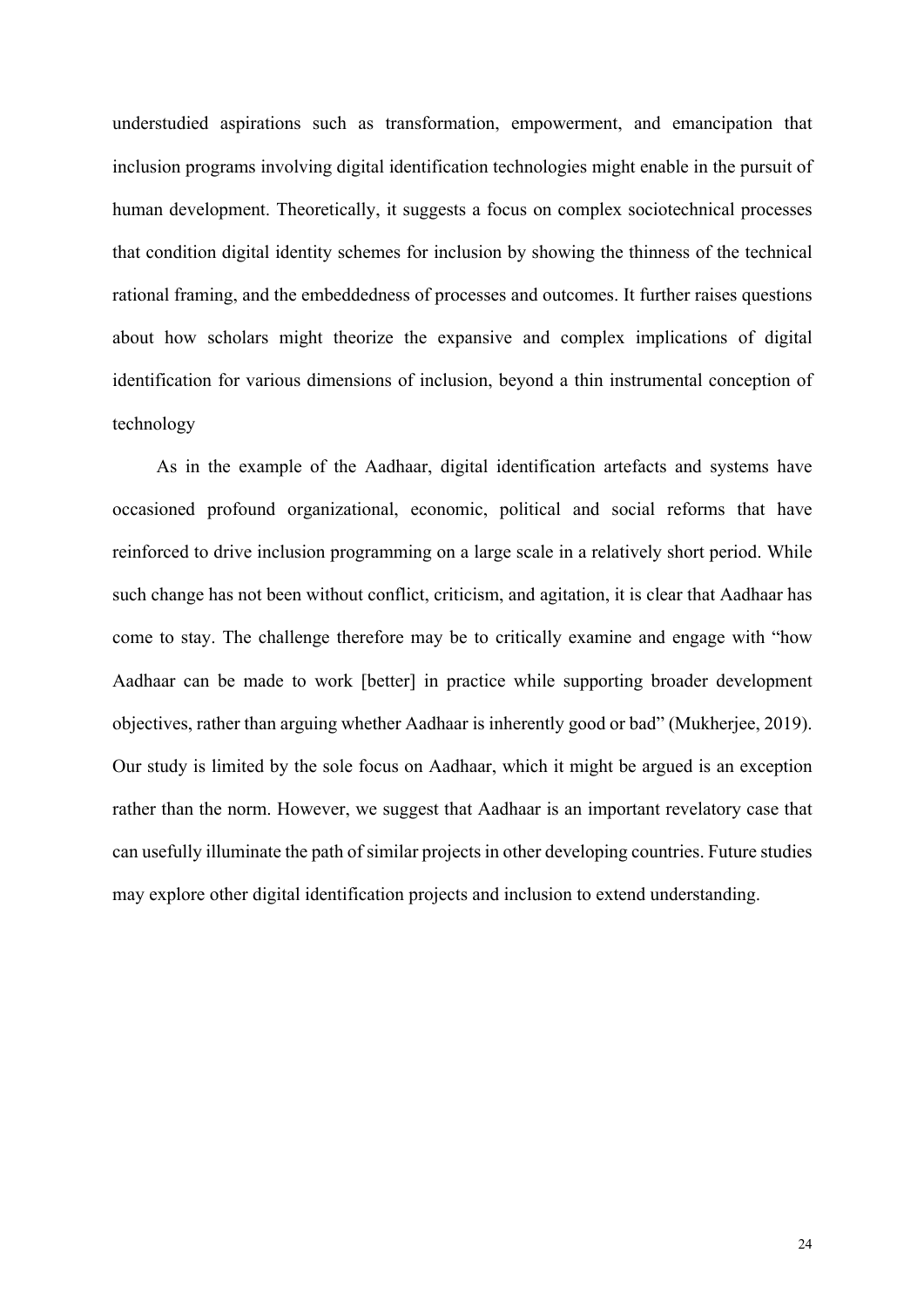## **References**

- Abraham, I. 2018. Prehistory of Aadhaar : Body , Law , and Technology as Postcolonial Assemblage. *East Asian Science, Technology and Society: An International Journal*, 12(4): 377–392.
- Abraham, I., & Rajadhyaksha, A. 2015. State Power and Technological Citizenship in India: From the Postcolonial to the Digital Age. *East Asian Science, Technology and Society*, 9(1): 65–85.
- Aiyar, Y., & Samji, S. 2009. Transparency and Accountability in NREGA: A Case Study of Andhra Pradesh. *Accountability Initiative Working Paper*, vol. 1.
- Alam, K., & Imran, S. 2015. The digital divide and social inclusion among refugee migrants: A case in regional Australia. *Information Technology and People*, 28(2): 344–365.
- Alkire, S. 2005. Why the Capability Approach? *Journal of Human Development*, 6(1): 115– 135.
- Alvesson, M., & Willmott, H. 1992. On the Idea of Emancipation in Management and Organization Studies. *The Academy of Management Review*, 17(3): 432–464.
- Andersen, J., & Siim, B. 2004. The Politics of Inclusion and Empowerment Gender, Class and Citizenship. *The Politics of Inclusion and Empowerment*. https://doi.org/10.1057/9781403990013\_1.
- Andrade, A. D., & Doolin, B. 2016. Information and communication technology and the social inclusion of refugees. *MIS Quarterly: Management Information Systems*, 40(2): 405–416.
- Avgerou, C. 2010. Discourses on ICT and Development. *Discourses on ICT and Development*, 6(3): 1–18.
- Avgerou, C., & Addo, A. 2017. Developmental Effects of the Digital Revolution. In R. Galliers & M.-K. Stein (Eds.), *Critical Perspectives on Business and Management: Management Information Systems*. Routledge.

Avila-Maravilla, M., & Mali, N. 2018. Convergence or Conflict ? Digital Identities vs . Citizenship Rights : Case Study of Unique Identification Number , Aadhaar , in India. *Proceedings of the 11th International Conference on Theory and Practice of Electronic Governance*, 443–448.

Baxi, P. 2019. Technologies of Disintermediation in a Mediated State : Civil Society Organisations and India ' s Aadhaar Project Technologies of Disintermediation in a Mediated State : Civil Society Organisations and India ' s Aadhaar Project. *South Asia:*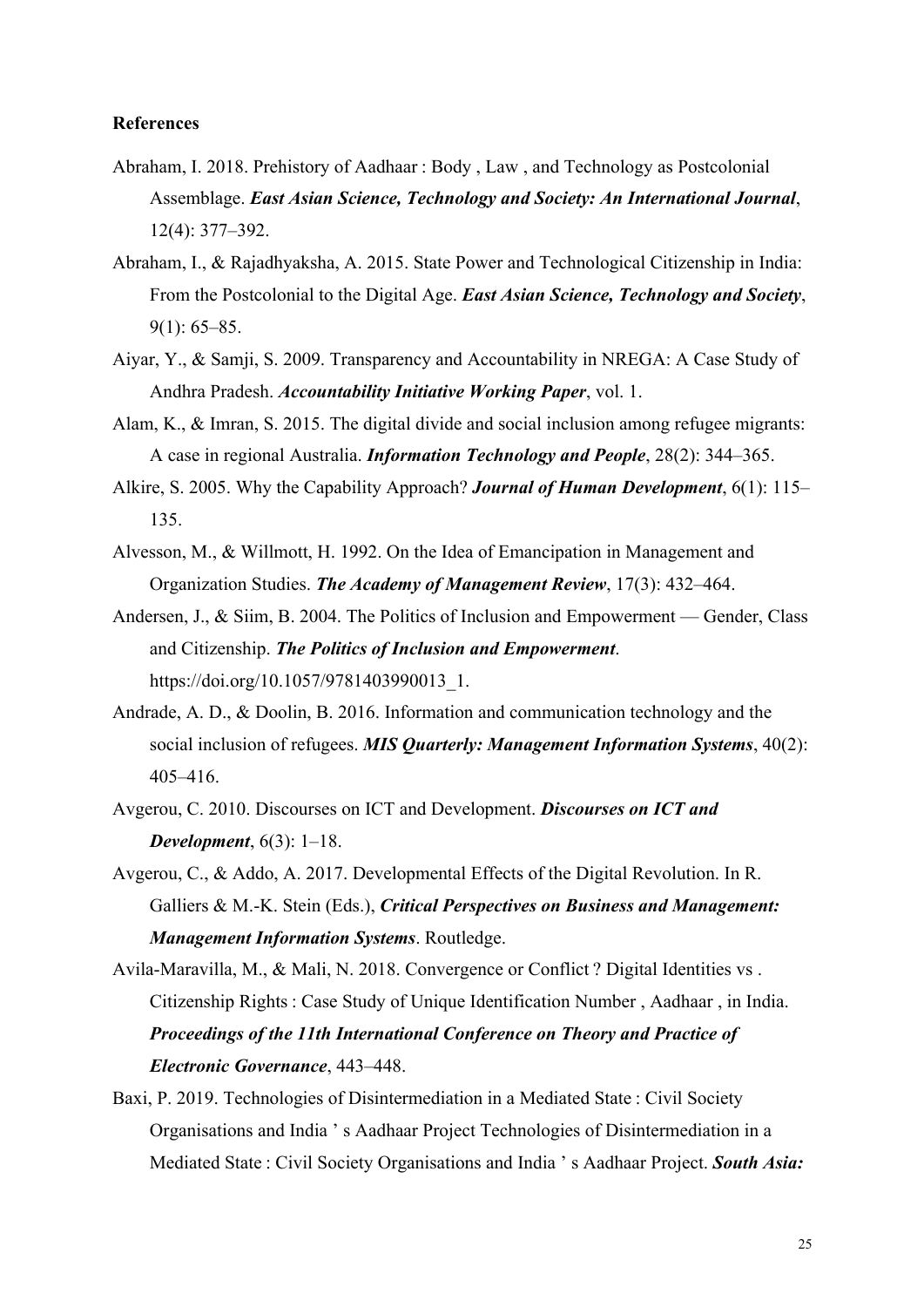*Journal of South Asian Studies*, 42(3): 554–571.

- Bettcher, K. E., & Mihaylova, T. 2015. *Economic Inclusion: Leveraging Markets and Entrepreneurship to Extend Opportunity*. https://doi.org/10.2307/j.ctt1tg5gq1.14.
- Bhatia, A., & Bhabha, J. 2017. India's Aadhaar scheme and the promise of inclusive social protection. *Oxford Development Studies*, 45(1): 64–79.
- Bhattacharya, R., Pillai, M., & Sudarshan, R. 2010. The NREGA and rural women in poverty: Entitlements, issues and emerging concerns. In D. Lawson, D. Hulme, I. Matin, & K. Moore (Eds.), *What Works for the Poorest? Poverty Reduction Programmes for the World's Extreme Poor*. Warwickshire: Practical Action.
- Breckenridge, K. 2019. Lineaments of Biopower : The Bureaucratic and Technological Paradoxes of Aadhaar. *South Asia: Journal of South Asian Studies*, 42(3): 606–611.
- Bull, B. 2013. Social Movements and the 'Pink Tide' Governments in Latin America: Transformation, Inclusion and Rejection. *Democratization in the Global South*: 75–99.
- Burchardt, T., Le Grand, J., & Piachaud, D. 1999. Social exclusion in Britain 1991-1995. *Social Policy and Administration*, 33(3): 227–244.
- Carnegie, M. 2010. Living with difference in rural Indonesia: What can be learned for national and regional political agendas? *Journal of Southeast Asian Studies*, vol. 41. University of Portsmouth Library. https://doi.org/10.1017/S0022463410000263.
- Chamuah, A. 2018. For a Sociology of Aadhaar. *Contributions to Indian Sociology*, 52(3): 343–347.
- Chaudhuri, B. 2019. Paradoxes of Intermediation in Aadhaar : Human Making of a Digital Infrastructure Paradoxes of Intermediation in Aadhaar : Human Making of a Digital Infrastructure. *South Asia: Journal of South Asian Studies*, 42(3): 572–587.
- Chauhan, C. 2017. How Modi's demonetisation move boosted the number of Aadhaar accounts. *Hindustan Times*.
- Chin, R., Hennessy, G., & Madubuko, T. 2015. India ' s Aadhaar Project : The Unprecedented and Unique Partnership for Inclusion. *Journal of Administrative Science*, 12(1): 1–16.
- Cohen, L. 2019. The ' Social ' De-Duplicated : On the Aadhaar Platform and the Engineering of Service. *South Asia: Journal of South Asian Studies*, 42(3): 482–500.
- Dandurand, G. 2019. When Biopolitics Turn Digital : Transparency , Corruption, and Erasures from the Infrastructure of Rationing in Delhi. *Political and Legal Anthropology Review*, 42(2): 268–282.

Das, S., & Masiero, S. 2019. *The Datafication of Anti-Poverty Programmes*.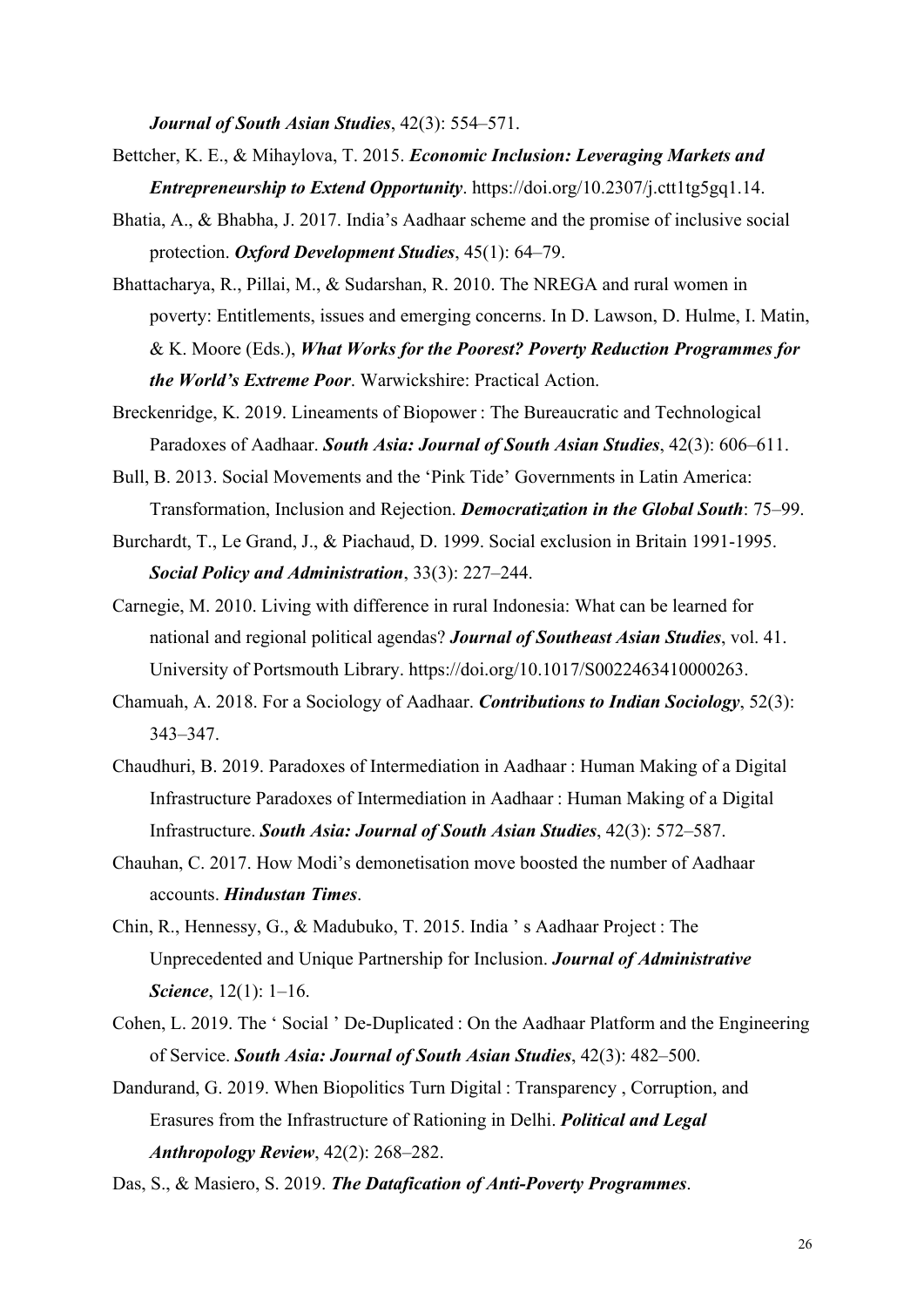- Dattani, K. 2019. *" Governtrepreneurism " for good governance : The case of Aadhaar and the India Stack*, (July): 1–9.
- Dovlo, D. 2005. Wastage in the health workforce : some perspectives from African countries. *Human Resources for Health*, 3(6): 1–9.
- Drèze, J., Khalid, N., Khera, R., & Somanchi, A. 2017. Aadhaar and Food Security in Jharkhand: Pain without Gain? *Economic & Political Weekly*, 52(50).
- Farrington, J., & Farrington, C. 2005. Rural accessibility, social inclusion and social justice: Towards conceptualisation. *Journal of Transport Geography*, 13(1 SPEC. ISS.): 1–12.
- Forester, J. 1992. Critical ethnography: on fieldwork in a Habermasian way. In M. Alvesson & H. Willmott (Eds.), *Critical Management Studies*. London: Sage.
- Gelb, A., & Metz, A. 2018. *Identification Revolution: Can Digital ID Be Harnessed for Development?* Center for Global Development.
- Ghosh, S. 2017. Financial inclusion , biometric identification and mobile : unlocking the JAM trinity. *International Journal of Development Issues*, 16(2): 190–213.
- Gidley, J., Hampson, G., Wheeler, L., & Bereded-Samuel, E. 2010. Social inclusion: Context, theory and practice. *The Australasian Journal of University-Community Engagement*, 5(1): 6–36.
- Government of India (Ministry of Rural Development). 2013. *'DMU Report' - The Mahatma Gandhi National Rural Employment Guarantee Act*.
- Gupta, A., & Auerswald, P. 2017. How India Is Moving Toward a Digital-First Economy. *Harvard Business Review*.
- International Labour Organization (ILO). 2014. *World social protection report*. Geneva.
- Kapur, D., & Nangia, P. 2015. Social protection in India: A welfare state sans public goods? *India Review*, 14: 73–90.
- Khera, R. 2017. Impact of Aadhaar in Welfare Programmes. *SSRN*. https://doi.org/10.2139/ssrn.3045235.
- Khera, R. 2018. The Aadhaar debate : Where are the sociologists ? *Contributions to Indian Sociology*, 52(3): 336–342.
- Kim, K. M., & Hwang, J. H. 2019. Exploring gaps in the online economic inclusion of persons with disabilities in Korea. *Information Communication and Society*, 22(4): 570–581.
- Klein, H., & Myers, M. 1999. A set of principles for conducting and evaluating interpretive field studies in information systems. *MIS Quarterly*, 23(1): 67–93.
- Kotwal, V., Parsheera, S., & Kak, A. 2017. OPEN DATA & DIGITAL IDENTITY :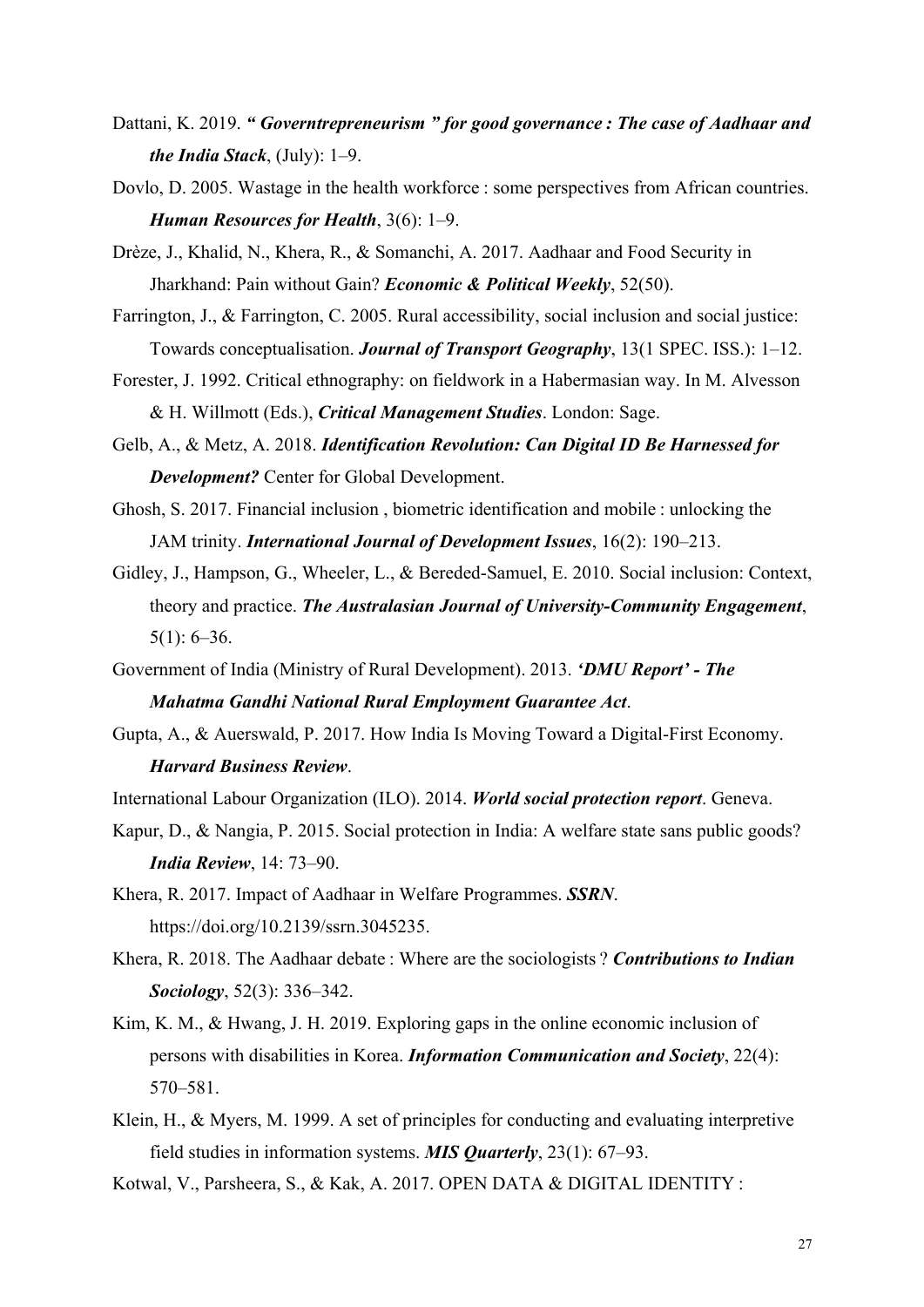LESSONS FOR AADHAAR. *Proceedings of the 2017 ITU Kaleidoscope Academic Conference: Challenges for a Data-Driven Society, ITUK 2017*.

- Kranzberg, M. 1986. Technology and History: Kranzberg's Laws. *Technology and Culture*,  $27(3)$ .
- Levy, D., Alvesson, M., & Willmitt, H. 2003. *Critical approaches to strategic management*. In M. Alvesson & H. Willmott (Eds.), . London: Sage.
- Lyytinen, K., & Hirschheim, R. 1988. Information systems as rational discourse: an application of Habermas's theory of communicative action. *Scandinavian Journal of Management*, 4(1–2): 19–30.
- Masiero, S. 2017. Institutional Repository New routes to cashlessness ? ICTs , demonetisation , and the Indian informal economy. *Development Studies Association Conference: Sustainability interrogated: societies, growth, and social justice (DSA 2017)*.
- Masiero, S., & Das, S. 2019. Datafying anti-poverty programmes : implications for data justice. *Information, Communication & Society*, 22(7): 916–933.
- Masiero, S., & Prakash, A. 2019. ICT in social protection schemes: deinstitutionalising subsidy-based welfare programmes. *Information Technology & People*.
- Mir, U. B., Kar, A. K., Gupta, M. P., & Sharma, R. S. 2019. *Prioritizing Digital Identity Goals – The Case Study of Aadhaar in India*. Springer International Publishing. https://doi.org/10.1007/978-3-030-29374-1.
- Mukherjee, A. 2019. *Sinking Under Its Own Weight : Case of Aadhaar Mediated Entitlements in India*, vol. 2. Springer International Publishing. https://doi.org/10.1007/978-3-030-18400-1.
- Mukhopadhyay, S., Bouwman, H., & Jaiswal, M. P. 2019. An open platform centric approach for scalable government service delivery to the poor: The Aadhaar case. *Government Information Quarterly*, 36(3): 437–448.
- Mukunthan, A., & Agarwal, G. 2019. JAM : A Digital , Economic & Social Revolution. *12th International Conference on Theory and Practice of Electronic Governance (ICEGOV2019)*.
- Muralidharan, K., Niehaus, P., & Sukhtankar, S. 2016. Building state capacity: Evidence from biometric smartcards in India. *American Economic Review*, 106(10): 2895–2929.
- Nafiu, A., Yalo, M., & Aduku, D. 2016. Assessment of the Variations of Ghost Employee Fraud in Nigeria: 2008-2015. *European Journal of Business and Management*, 8(24):  $1-10.$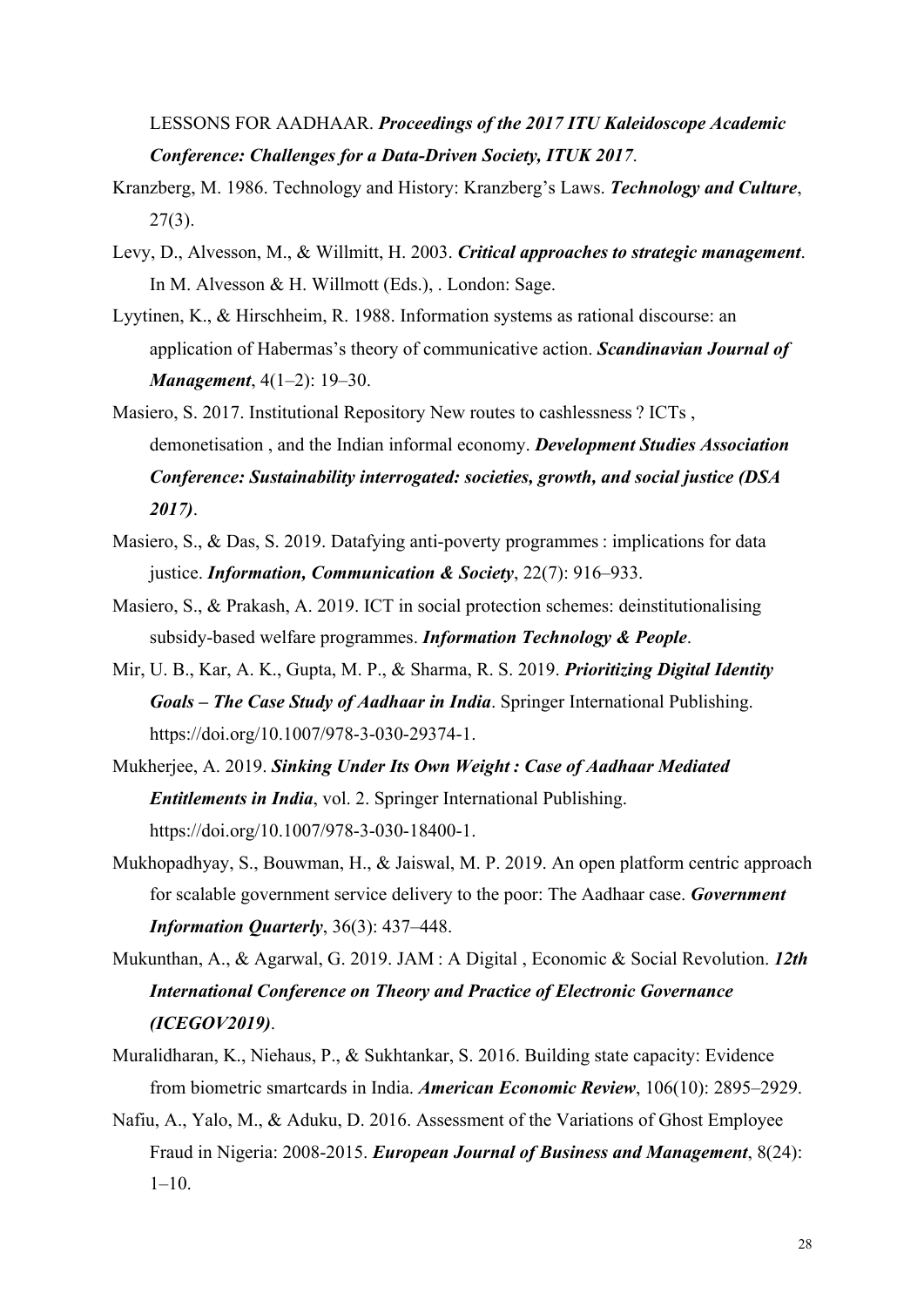- Nair, V. 2018. An eye for an I : recording biometrics and reconsidering identity in postcolonial India. *Contemporary South Asia*, 26(2): 143–156.
- Nemschoff, M. 2015, February. Architecting the World's Largest Biometric Identity System: The Aadhaar Experience. *Converge Blog*.
- Nilekani, N., & Shah, V. 2015. *Rebooting India: Realizing a Billion Aspirations*. Penguin Books.
- Orlikowski, W., & Baroudi, J. 1991. Studying information technology in organizations: Research approaches and assumptions. *Information Systems Research*.
- Pal, J., Chandra, P., Kameswaran, V., Parameshwar, A., Joshi, S., et al. 2018. Digital Payment and Its Discontents: Street Shops and the Indian Government's Push for Cashless Transactions. *Proceedings of the 2018 CHI Conference on Human Factors in Computing Systems*.
- Parikh, K. 2013. Right to Food and Foodgrain Policy. *Economic & Political Weekly*, xlviii(11): 23–27.
- Parpart, J., Rai, S., & Staudt, K. 2002. *Rethinking Empowerment : Gender and Development in a Global/Local World*.
- Phipps, L. 2000. New Communications Technologies: A Conduit for Social Inclusion,. *Information, Communication & Society*, 3(1): 39–68.
- Putnam, R. D. 1993. The Prosperous Community. *The American Prospect*, 4(13): 1–11.
- Raj, A., & Jain, U. 2016. Aadhaar goes global, finds takers in Russia and Africa. *Live Mint*.
- Ramakumar, R. 2010. The Huge UID Project in India: A Sceptical Note. In A. Kumar & D. Zhang (Eds.), *Ethics and Policy of Biometrics*. Springer.
- Rao, U. 2019. Population Meets Database : Aligning Personal , Documentary and Digital Identity in Aadhaar-Enabled India. *South Asia: Journal of South Asian Studies*, 42(3): 537–553.
- Rao, U., & Nair, V. 2019. Aadhaar : Governing with Biometrics. *South Asia: Journal of South Asian Studies*, 42(3): 469–481.
- Rawat, P., & Morris, J. 2019. The Global and the Local : Tracing the Trajectory of the Largest Biometric Identity Program. *Politics & Policy*, 47(6): 1066–1094.
- Robeyns, I. 2006. The capability approach in practice. *Journal of Political Philosophy*, 14(3): 351–376.
- Saini, S.; Sharma, S.; Gulati, A.; Hussein, J.; Von Braun, J. 2017. *Indian food and welfare schemes: Scope for digitization towards cash transfers. Discussion Papers on Development Policy No. 241. Bonn: ZEF Center for Development Research.*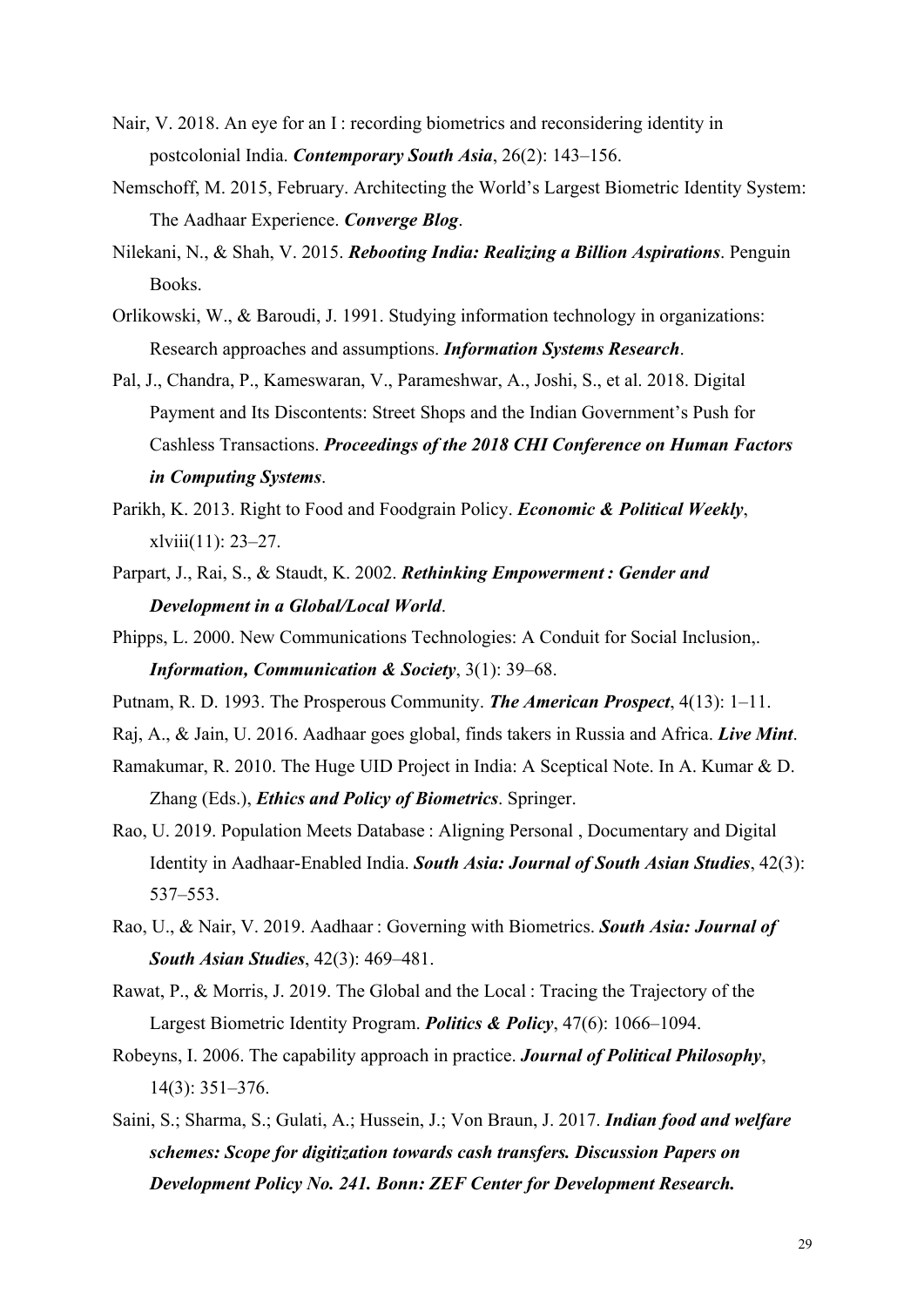- Sathe, V. 2014. Managing Massive Change: India ' s Aadhaar , the World ' s Most Ambitious ID Project. *InnovationsJ*, 9(1): 85–111.
- Satpathy, T. 2017. The Aadhaar : " Evil " Embodied as Law. *Health Technology*, 7: 469– 487.
- Scott, J. 1998. *Seeing Like a State: How Certain Schemes to Improve the Human Condition Have Failed*. New Haven and London: Yale University Press.
- Sein, M. K., & Harindranath, G. 2004. Conceptualizing the ICT artifact: Toward understanding the role of ICT in national development. *Information Society*, 20(1): 15– 24.
- Selwyn, N. 2002. E-stablishing an inclusive society? Technology, social exclusion and UK government policy making. *Journal of Social Policy*, 31(1): 1–20.
- Sen. 1999. *Development as Freedom*. Oxford: Oxford University Press.
- Sen, A. 1992. *Inequality reexamined*. Oxford: Oxford University Press.
- Sen, A., Ghatak, D., Kumar, K., Khanuja, G., Gupta, M., et al. 2019. Studying the Discourse on Economic Policies in India Using Mass Media , Social Media , and the Parliamentary Question Hour Data. *Proceedings of the 2019 Conference on Computing and Sustainable Societies*.
- Shortall, S. 2008. Are rural development programmes socially inclusive? Social inclusion, civic engagement, participation, and social capital: Exploring the differences. *Journal of Rural Studies*, 24(4): 450–457.
- Singh, P. 2019. Aadhaar and data privacy : biometric identification and anxieties of recognition in India. *Information, Communication & Society*, 0(0): 1–16.
- Singh, R., & Jackson, S. J. 2017. From Margins to Seams : Imbrication , Inclusion , and Torque in the Aadhaar Identification Project. *Conference on Human Factors in Computing Systems - Proceedings*.
- Sinha, S. 2018. Gender Digital Divide in India: Impacting Women's Participation in the Labour Market. In NILERD (Ed.), *Reflecting on India's Development*. Singapore: Springer.
- Sivamalai, L. 2013. *Using the Lens of " Social Construction of Technology " to Understand the Design and Implementation of Aadhaar ( UID ) Project*, (Id): 633– 638.
- Solinas, P. 2018. Uniqueness, ubiquity, authenticity; the expanding demosfphere of egos: Notes for discussion. *25th European Conference on South Asian Studies*.

Srinivasan, J., Bailur, S., Schoemaker, E., & Seshagiri, S. 2018. The Poverty of Privacy: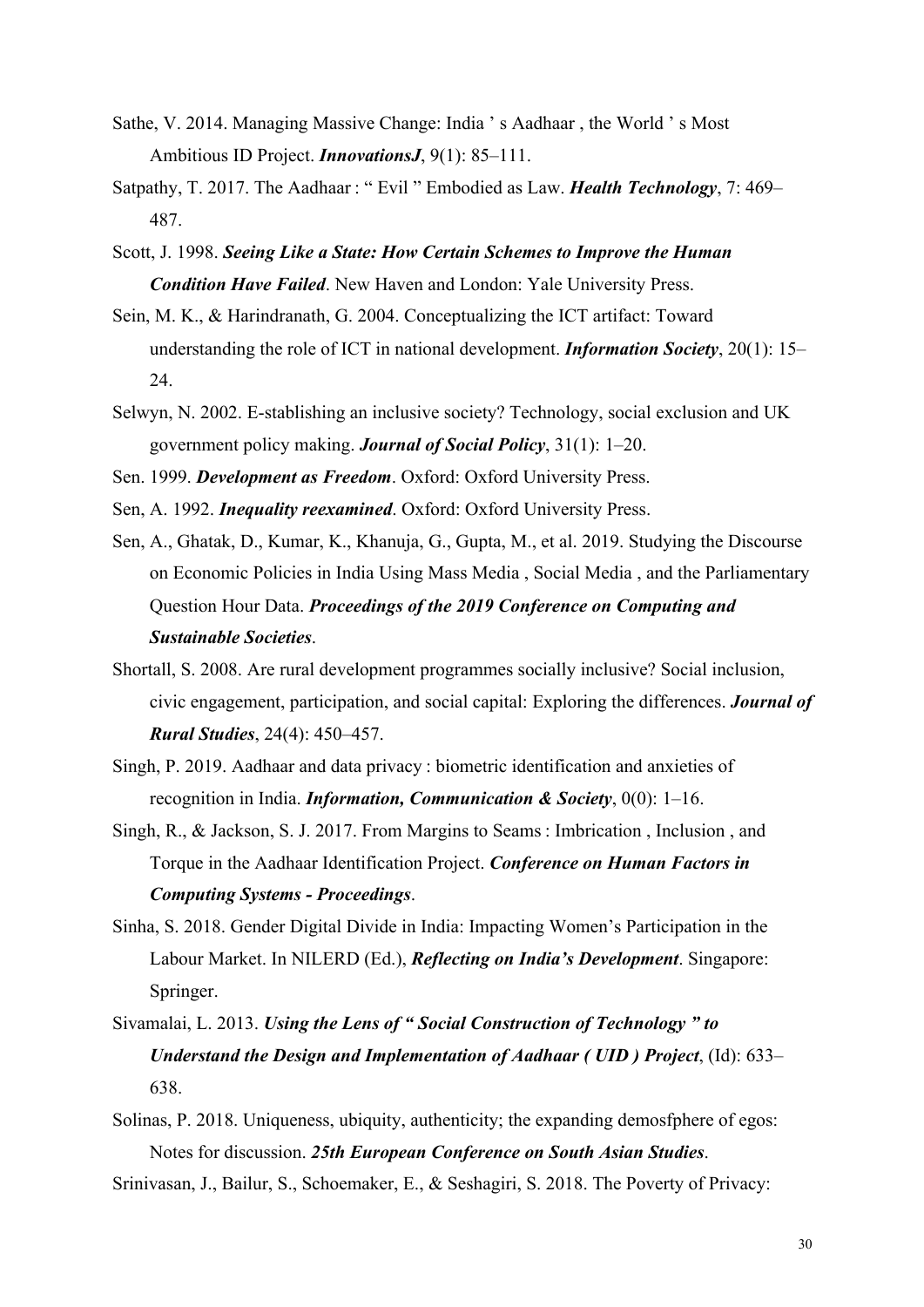Understanding Privacy Trade-Offs From Identity Infrastructure Users in India.

*International Journal of Communication*, 12: 1228–1247.

- Taket, A., Crisp, B. R., Nevill, A., Lamaro, G., Graham, M., et al. 2009. Theorising social exclusion. *Theorising Social Exclusion*. https://doi.org/10.4324/9780203874646.
- UIDAI. 2010. *UIDAI Strategy Overview: Creating a Unique Identity Number for every Resident in India*.

UIDAI. 2012. *Aadhaar Enabled Service Delivery*.

UN General Assembly. 2012. *The future we want*. New York.

- Unique Identification Authority of India (UIDAI). 2012a. Features of the UIDAI Model. *Aadhaar Technology*.
- Unique Identification Authority of India (UIDAI). 2012b. *Role of Biometric Technology in Aadhaar Enrollment*. New Delhi.
- United Nations. 2015. *Sustainable Development Goals. Goal 16: Promote just, peaceful, and inclusive societies*.
- Venkatesan, J. 2013, September. Don't tie up benefits to Aadhaar,court tells center. *The Hindu*. New Delhi.
- Warschauer, M. 2003. *Technology and Social Inclusion: Rethinking the Digital Divide*. London: MIT Press. https://doi.org/10.1086/381987.
- World Bank. 2017. *Identification for Development Global Dataset*.
- Zelazny, F. 2012. *The Evolution of India's UID Program: Lessons Learned and Implications for Other Developing Countries*. no. 008.
- Zheng, Y., & Walsham, G. 2008. Inequality of what? Social exclusion in the e-society as capability deprivation. *Information Technology and People*, 21(3): 222–243.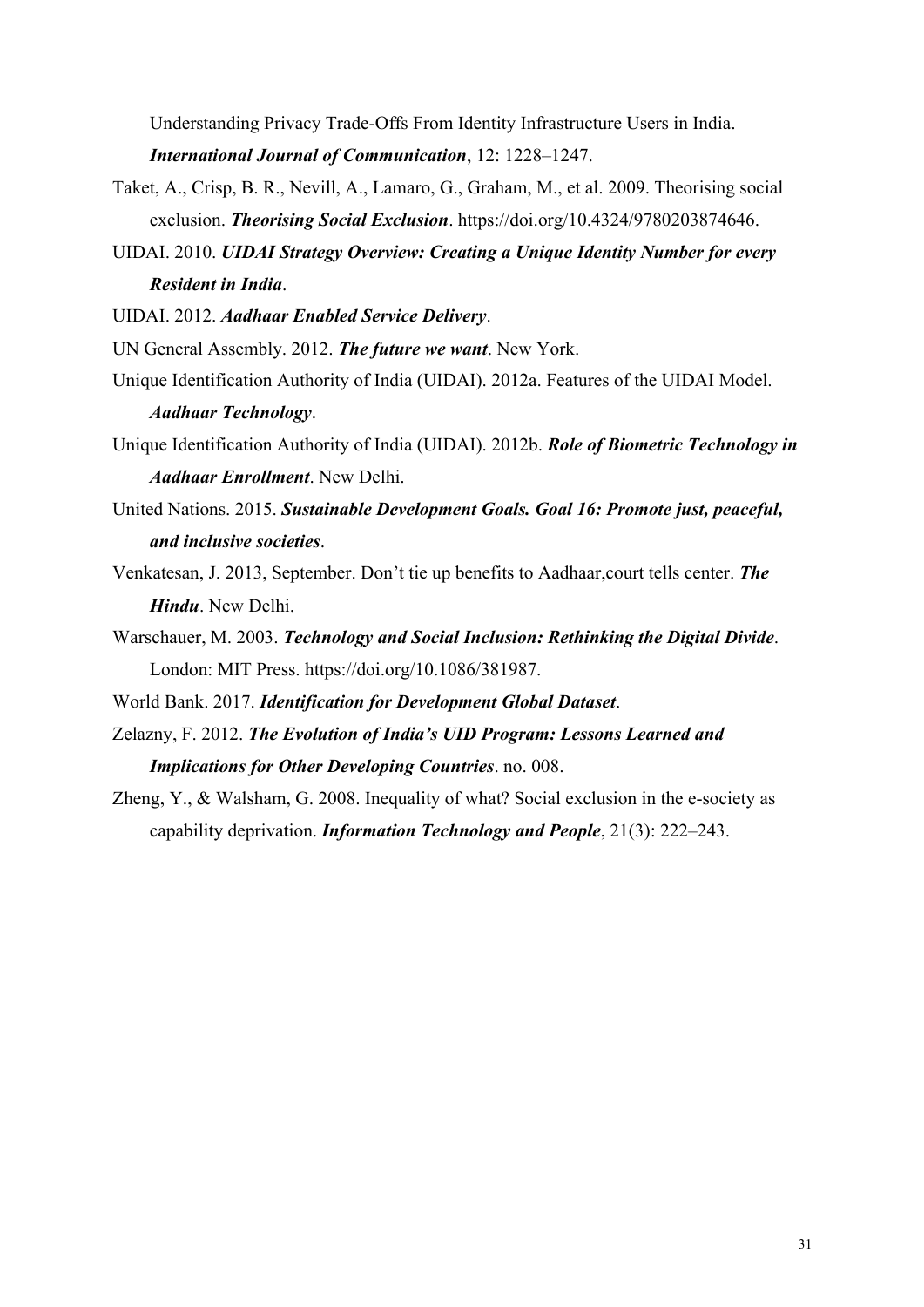## **Appendices**

#### **Appendix 1: Details of research method**

To understand the discourse on digital identification and inclusion through the case study of Aadhaar, we conducted a literature review of existing research. Specifically, our research method went through four distinctive steps: (1) defining the review scope, (2) literature search, (3) literature selection and (4) literature analysis.

### *Defining the review scope*

In this step, we defined the scope of the review by establishing our boundaries. Before, establishing the scope of this paper, we performed and initial search using the keyword "Aadhaar" in Scopus, Web of Science, AIS Library and Google Scholar to have a better understanding of the breath of studies and their focus. We selected these databases because they cover a significant number of social sciences, management and information systems journals. Based on the result of the initial search, we defined our scope to focus on only peerreviewed journal and conference articles as well as book chapters. Given our aim of investigating the inclusion aspect of Aadhaar and the need to conduct a quality review (Webster & Watson, 2002), we also decided to not to consider pure engineering articles in addition to book reviews, books, blog, newsletters, editorials, non-peer review articles, articles not in English as well as working papers. In lieu of the initial search result, we also defined our search terms to include different variations and combination of these keywords containing the keywords "Aadhaar", "inclusion", "exclusion", "poor", "social protection", "marginalised", "access", "vulnerable" and "JAM".

#### *Literature search*

Using the defined keywords in step 1, we conducted the main search in three databases: Scopus, Web of Science, AIS Library and supplemented these searches with Google Scholar. We conducted the literature search on the abstract, keywords, and title using the advance search feature of the databases to retrieve only relevant articles. We iteratively searched each database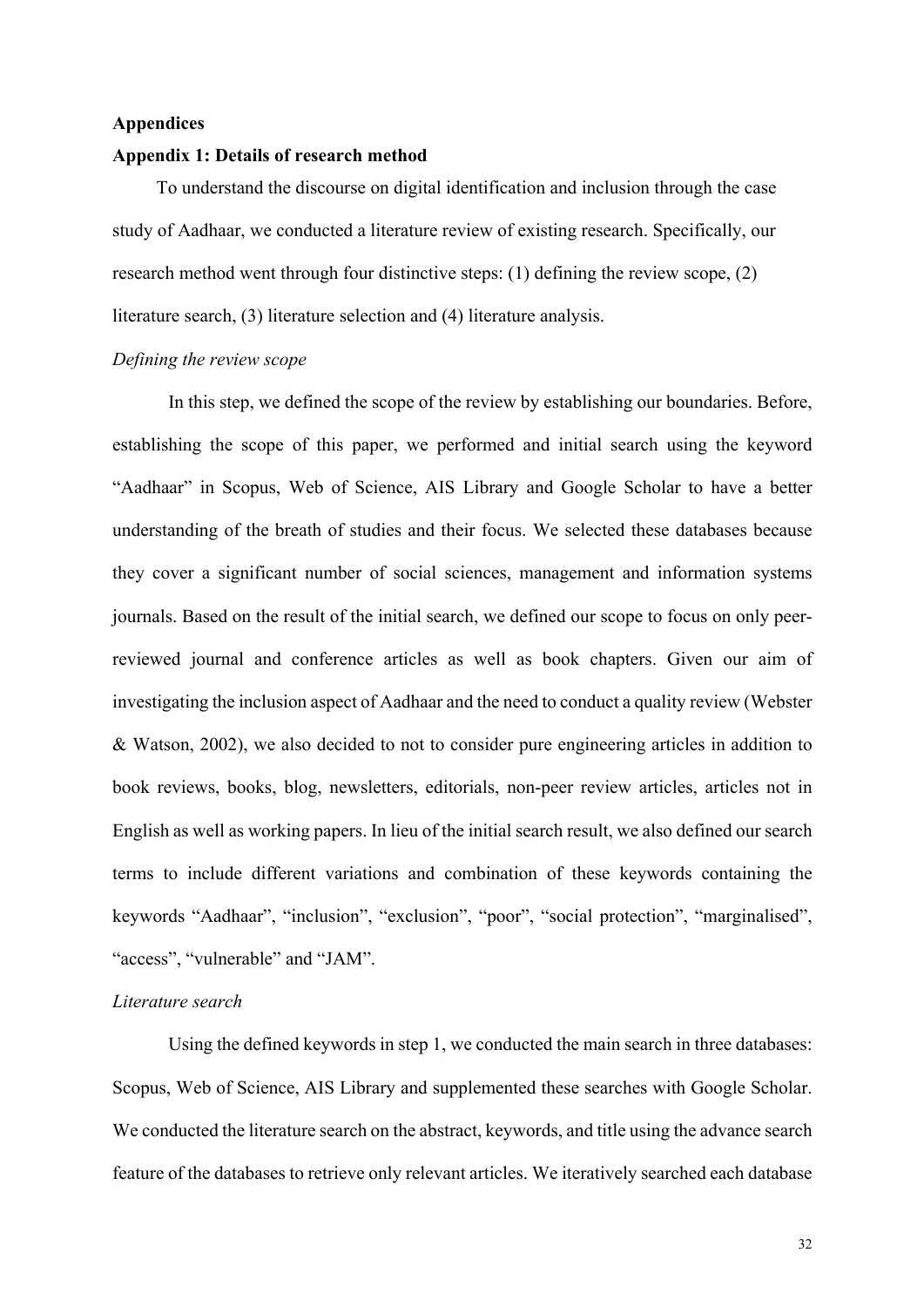(our last search was on 3rd January 2020) using different variations and combinations of the defined keyword (e.g. **Aadhaar AND (inclu\* OR "exclu\*" OR poor OR marginal\* OR vulnerable OR "social protection" OR access).** From each search result, we exported the list of articles to an Excel master file. Our search from Scopus had 87 article hits, Web of Science 32 and AIS Library 7 hits. We also performed forward searches on articles that had been cited by other studies and this led to the discovery of 6 more articles. In all, a total of 132 articles were collated for evaluation and inclusion in the review. The next subsection provides details of the literature selection process.

## *Literature selection*

In line with our inclusion and exclusion criteria, we manually reviewed the collated articles to determine their fit with the scope of the review. We reviewed the title, abstract, and keywords of each article in our collated list to determine the focus and fit with our review scope. Articles that did not meet our inclusion criteria were discarded. For instance, pure engineering articles that developed systems, models or framework based on Aadhaar were discarded as they did not discuss inclusion or other "soft" issues. Also, we removed articles that listed Aadhaar as a keyword or as an example in the abstract without further discussion in the main text. Next, we filter the collated list for duplicates as a significant number of articles from Scopus were also indexed in Web of Science. After applying all our inclusion and exclusion criteria, we had a total of 48 highly relevant articles as the final corpus. We proceeded to download the PDF of the articles selected for further reading and analysis.

#### *Literature Analysis*

In this last step, we performed the literature analysis in two phases: (1) descriptive and detailed discourse analysis. For the descriptive analysis, we derived meta data on each article included in the article on elements such as author(s), title, publication outlet, publication year, publication outlet type (e.g., journal or conference proceedings), context of study, level of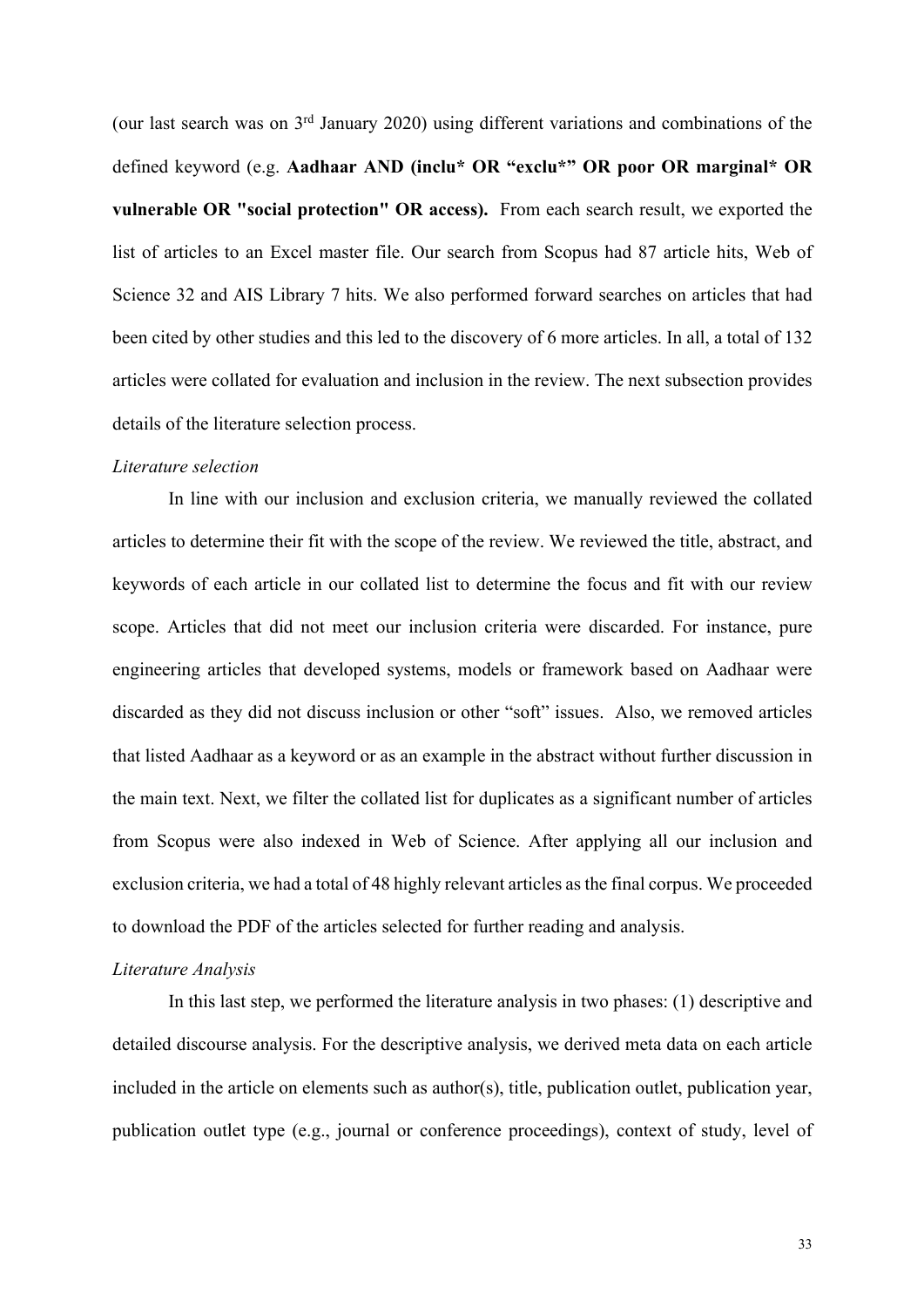analysis, theoretical foundation, research method and research approach. Some of these data points are presented in Appendix 2.

In terms of the detailed discourse analysis, we followed Webster and Watson (2002) concept-centric approach to unravel discussions on Aadhaar and inclusion. After iteratively reading and coding the articles, we derived four main concepts as discourses on Aadhaar and inclusion. As presented in Table A1, each paper was analysed and classified under access, participation, transformation, empowerment and emancipation or a combination of these concepts. Based on this analysis, we were able to identify dominant discourses and associated nuances as a foundation for our inclusion ladder framework.

| Table A1: Concept-Centric |  |  |
|---------------------------|--|--|
|---------------------------|--|--|

| <b>Article</b> | <b>Concepts</b> |               |                |                                     |
|----------------|-----------------|---------------|----------------|-------------------------------------|
|                | Access          | Participation | Transformation | <b>Empowerment and Emancipation</b> |
|                |                 |               |                |                                     |
|                |                 |               |                |                                     |
|                |                 |               |                |                                     |
|                |                 |               |                |                                     |

# **References**

Webster, J., & Watson, R. T. 2002. Analysing the Past to Prepare for the Future: Writing a Literature Review. MIS Quarterly, 26(2): xii–xxiii.

| <b>Authors</b> |                                | Year | <b>Title</b>                                                                                                         | <b>Publication Outlet</b>                                              |
|----------------|--------------------------------|------|----------------------------------------------------------------------------------------------------------------------|------------------------------------------------------------------------|
| $\mathbf{1}$ . | Abraham I.                     | 2018 | Prehistory of Aadhaar: Body, law, and technology<br>as postcolonial assemblage                                       | East Asian Science,<br>Technology and Society                          |
| 2.             | Abraham I.,<br>Rajadhyaksha A. | 2015 | State power and technological citizenship in India:<br>From the postcolonial to the digital age                      | East Asian Science,<br>Technology and Society                          |
| 3.             | Avgerou C., Addo<br>A.         | 2017 | The developmental effects of the digital revolution                                                                  | The Routledge Companion<br>to Management Information<br><b>Systems</b> |
| 4.             | Baxi, P                        | 2019 | Technologies of Disintermediation in a Mediated<br>State: Civil Society Organisations and India's<br>Aadhaar Project | South Asia: Journal of South<br><b>Asian Studies</b>                   |
| 5.             | Bhatia A., Bhabha<br>J.        | 2017 | India's Aadhaar scheme and the promise of<br>inclusive social protection                                             | Oxford Development<br><b>Studies</b>                                   |
| 6.             | Breckenridge K.                | 2019 | Lineaments of biopower: The bureaucratic and<br>technological paradoxes of Aadhaar                                   | South Asia: Journal of South<br>Asia Studies                           |
| 7.             | Chamuah A.                     | 2018 | For a Sociology of Aadhaar                                                                                           | Contributions to Indian<br>Sociology                                   |
| 8.             | Chaudhuri B.                   | 2019 | Paradoxes of intermediation in Aadhaar: Human<br>making of a digital infrastructure                                  | South Asia: Journal of South<br>Asia Studies                           |
| 9.             | Chaudhuri B.,<br>König L.      | 2018 | The Aadhaar scheme: a cornerstone of a new<br>citizenship regime in India?                                           | Contemporary South Asia                                                |

**Appendix 2: List of works reviewed**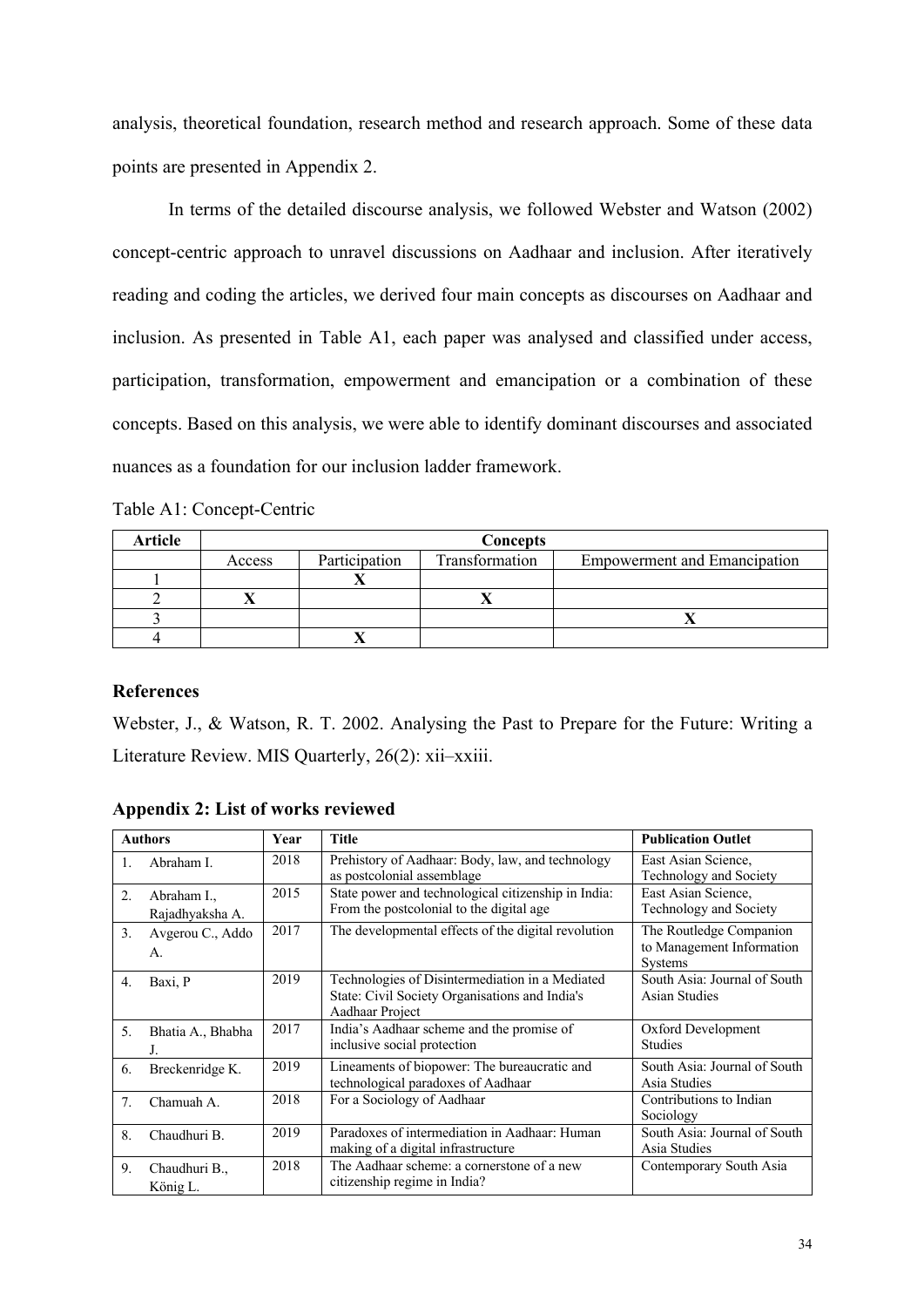|     | 10. Cohen L.                                                           | 2019 | India as database: Response to Reetika Khera                                                                                            | Contributions to Indian<br>Sociology                                                                                       |
|-----|------------------------------------------------------------------------|------|-----------------------------------------------------------------------------------------------------------------------------------------|----------------------------------------------------------------------------------------------------------------------------|
|     | 11. Cohen, L                                                           | 2019 | The 'Social' De-Duplicated: On the Aadhaar                                                                                              | South Asia: Journal of South                                                                                               |
|     |                                                                        |      | Platform and the Engineering of Service                                                                                                 | Asian Studies                                                                                                              |
|     | 12. Dandurand G.                                                       | 2019 | When Biopolitics Turn Digital: Transparency,<br>Corruption, and Erasures from the Infrastructure of<br>Rationing in Delhi               | Political and Legal<br>Anthropology Review                                                                                 |
|     | 13. Das S., Masiero S.                                                 | 2019 | The datafication of anti-poverty programmes:<br>Evidence from the public distribution system in<br>Karnataka                            | <b>ACM</b> International<br><b>Conference Proceeding</b><br>Series                                                         |
|     | 14. Dattani K.                                                         | 2019 | "Governtrepreneurism" for good governance: The<br>case of Aadhaar and the India Stack                                                   | Area                                                                                                                       |
|     | 15. Drèze J., Khalid<br>N., Khera R.,<br>Somanchi A.                   | 2017 | Aadhaar and food security in Jharkhand: Pain<br>without gain?                                                                           | Economic and Political<br>Weekly                                                                                           |
|     | 16. Ghosh S.                                                           | 2017 | Financial inclusion, biometric identification and<br>mobile: unlocking the JAM trinity                                                  | International Journal of<br>Development Issues                                                                             |
| 17. |                                                                        | 2018 | Biometric identification, financial inclusion and<br>economic growth in India: does mobile penetration<br>matter?                       | Information Technology for<br>Development                                                                                  |
|     | 18. Jayal N.G.                                                         | 2019 | Reconfiguring citizenship in contemporary India                                                                                         | South Asia: Journal of South<br>Asia Studies                                                                               |
|     | 19. Jayaprakash, P<br>and Pillai, R                                    | 2018 | India Posts Putting Its Best Leg Forward: A Case on<br>ICT4D                                                                            | International Conference on<br><b>Information Resources</b><br>Management                                                  |
|     | 20. Khera R.                                                           | 2017 | Impact of Aadhaar on welfare programmes                                                                                                 | Economic and Political<br>Weekly                                                                                           |
| 21. |                                                                        | 2018 | The Aadhaar debate: Where are the sociologists?                                                                                         | Contributions to Indian<br>Sociology                                                                                       |
|     | 22. Kotwal V.,<br>Parsheera S., Kak<br>А.                              | 2017 | OPEN Data & digital identity: Lessons for Aadhaar                                                                                       | Proceedings of the 2017 ITU<br>Kaleidoscope Academic<br>Conference: Challenges for<br>a Data-Driven Society, ITU<br>K 2017 |
|     | 23. Mali N.V., Avila-<br>Maravilla M.A.                                | 2018 | Convergence or conflict? Digital identities vs.<br>citizenship rights: Case study of unique<br>identification number, Aadhaar, in India | <b>ACM</b> International<br><b>Conference Proceeding</b><br>Series                                                         |
|     | 24. Masiero S.                                                         | 2015 | Will the JAM trinity dismantle the PDS?                                                                                                 | Economic and Political<br>Weekly                                                                                           |
|     | 25. Masiero S.                                                         | 2016 | Mapping and Explaining the Formation of<br>Beneficiary Perceptions in ICT4D                                                             | Americas Conference on<br>Information Systems,                                                                             |
|     | 26. Masiero S.                                                         | 2018 | Explaining trust in large biometric infrastructures: A<br>critical realist case study of India's Aadhaar project                        | Electronic Journal of<br>Information Systems in<br>Developing Countries                                                    |
|     | 27. Masiero S., Das S.                                                 | 2019 | Datafying anti-poverty programmes: implications<br>for data justice                                                                     | <b>Information Communication</b><br>and Society                                                                            |
|     | 28. Mir U.B., Kar<br>A.K., Dwivedi<br>Y.K., Gupta M.P.,<br>Sharma R.S. | 2019 | Realizing digital identity in government: Prioritizing<br>design and implementation objectives for Aadhaar<br>in India                  | Government Information<br>Quarterly                                                                                        |
|     | 29. Mukherjee A.,<br>Sahay S.                                          | 2019 | Sinking under its own weight: Case of Aadhaar<br>mediated entitlements in India                                                         | IFIP Advances in<br>Information and<br>Communication Technology                                                            |
|     | 30. Mukhopadhyay S.,<br>Bouwman H.,<br>Jaiswal M.P.                    | 2019 | An open platform centric approach for scalable<br>government service delivery to the poor: The<br>Aadhaar case                          | Government Information<br>Quarterly                                                                                        |
|     | 31. Mukunthan A.,<br>Agarwal G.                                        | 2019 | JAM: A digital, economic & social revolution                                                                                            | <b>ACM</b> International<br><b>Conference Proceeding</b><br>Series                                                         |
|     | 32. Nair V.                                                            | 2018 | An eye for an I: recording biometrics and<br>reconsidering identity in postcolonial India                                               | Contemporary South Asia                                                                                                    |
|     | 33. Parikh K.S.                                                        | 2013 | Right to food and food grain policy                                                                                                     | Economic and Political<br>Weekly                                                                                           |